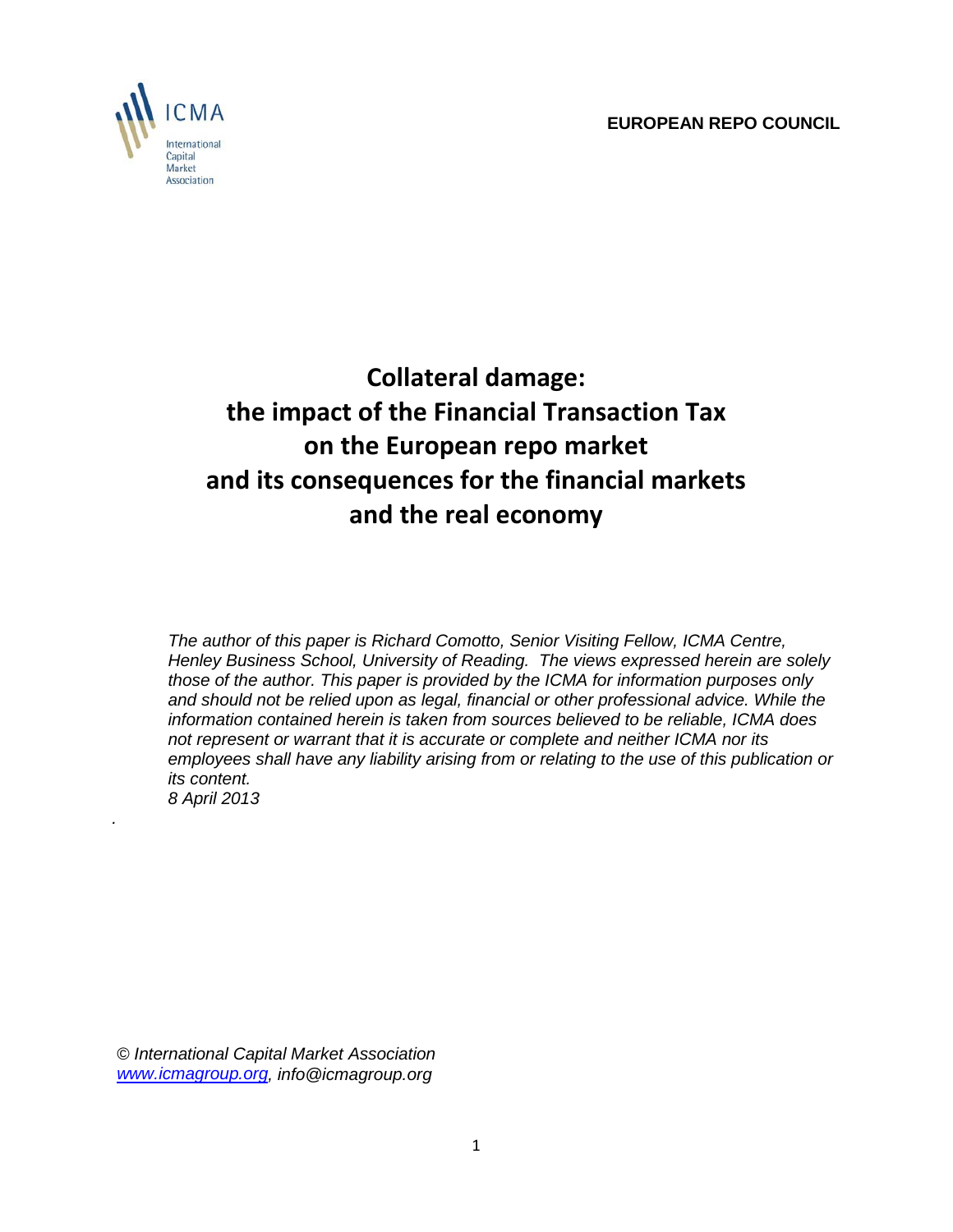### **Contents**

- 1 Executive summary
- 2 The current scope of the FTT
- 3 The aims of the proposed FTT
- 4 The impact of the FTT on repo transactions
- 5 The cost impact of the FTT on the European repo market
- 6 How would the FTT change the European repo market?
- 7 Analysis
	- Repercussions from the impact of the FTT on the repo market on the money market
	- Repercussions from the impact of the FTT on the repo market on the implementation of monetary policy
	- Repercussions from the impact of the FTT on the repo market on the securities market
	- Repercussions from the impact of the FTT on the repo market on financial stability and regulation
	- Repercussions from the impact of the FTT on the repo market on the real economy -- according to DG Tax
	- Repercussions from the impact of the FTT on the repo market on the money market -- possible unintended consequences
- 8 Conclusions
- 9 Recommendations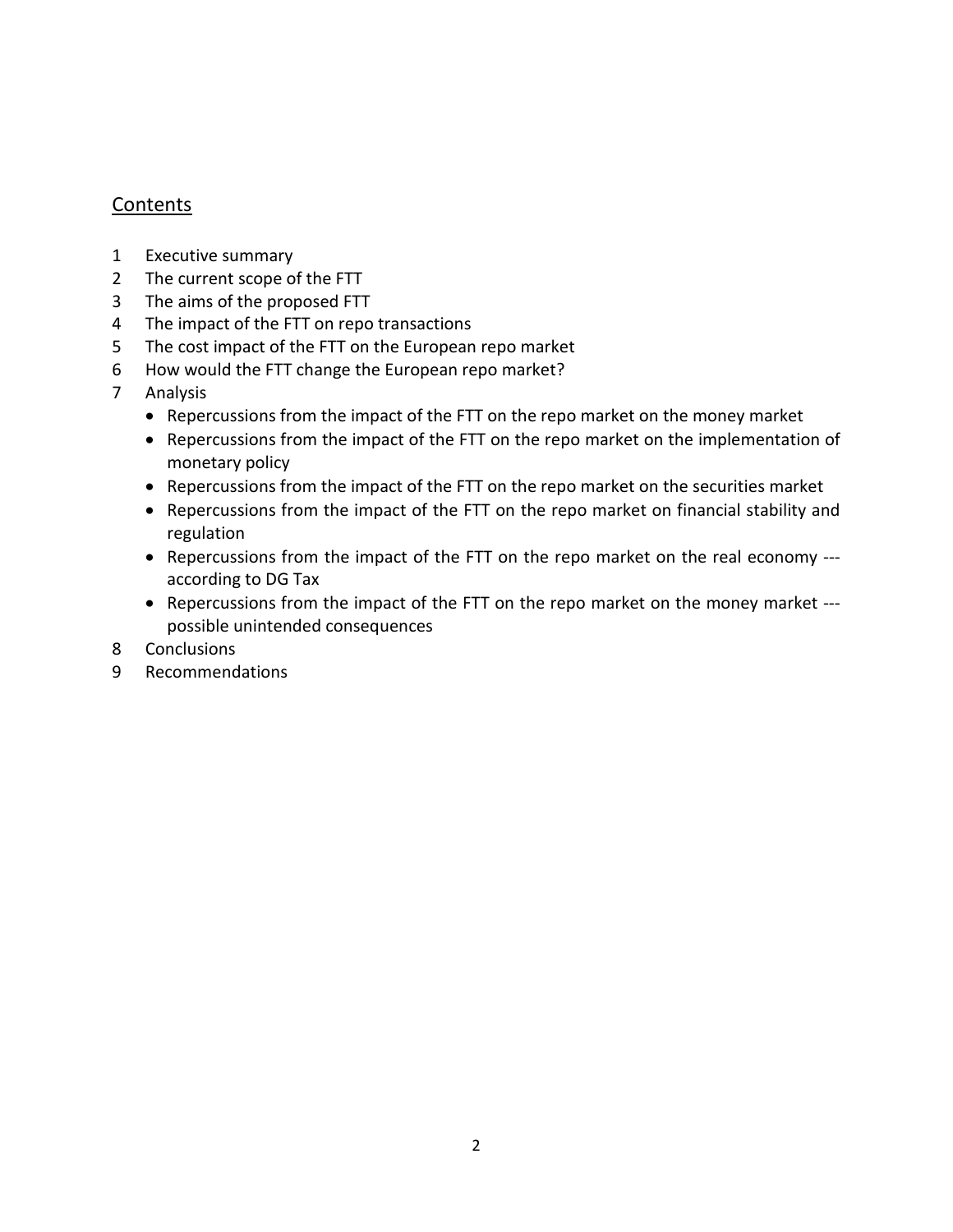### **1 Executive summary**

1.1 In addition to its headline fiscal objective, the FTT also aims to change the structure and operation of the EU11 financial market by creating 'appropriate disincentives' to financial intermediation, much of which is seen as rent-seeking. This non-fiscal objective fundamentally changes the basis of the debate about the FTT, which is therefore not simply about the impact of the tax on the financial market, but about the basic utility of the market itself.

1.2 The specific intention of the authors of the FTT, DG Tax, is to sweep away the current system of financial intermediation by primary dealers and secondary market-makers, and build an entirely new financial system, in which new issues would be distributed directly from issuer to investor. Investors would be taxed out of the secondary market, which means they would be confined to passive investment strategies such as buy-and-hold. This alternative financial model appears to have been inspired by the order-driven, exchange-traded equity market.

1.3 FTT would be levied on both ends of a non-derivative transaction at a flat rate of 0.10%, regardless of its term. To recover the tax, a repo market-maker would have to charge a spread on an overnight GC repo of 7205bp. The nearest horizon at which the tax might be economically tolerable to the repo market is likely to be beyond one year. The market in anything shorter will disappear. But even if repo activity beyond six months survived, the estimated total contraction in the European repo market would still be at least 66%.

1.4 DG Tax expects repo to be replaced by central bank repo and secured loans. But neither option is feasible. Central banks cannot and are unlikely to want to substitute for the money market. Secured loans do not provide the same legal protection in a default as repo.

1.5 The shrivelling of the repo market and the lack of viable alternatives would pose serious problems to institutional and corporate investors. They would be forced into unsecured bank deposits or into seeking to escape the FTT by transferring funds out of the EU11 through the untaxed channel provided by unsecured deposits. Such a capital flight would cut EU11 bank funding and thus lending to the real economy, as well as exacerbating the fragmentation of the eurozone, undermining the Single Market and complicating the conduct of monetary policy. Bank lending in the EU11 would also suffer because, without repo and money market securities (which would also be rendered uneconomic by the FTT), access by EU11 banks to non-bank financial investors such as money market mutual funds would be severely constrained, forcing a disorderly acceleration of the current process of deleveraging. The problem would be exacerbated by the difficulties faced by EU11 banks in managing their marginal liquidity in the interbank market, where would be restricted to seeking and making unsecured deposits.

1.6 The FTT would also disrupt capital-raising in the fixed-income market. DG Tax's alternative financial model is ill-suited to fixed-income securities. It would not be able to efficiently price or distribute illiquid securities, such as the corporate bonds, ABS and MBS that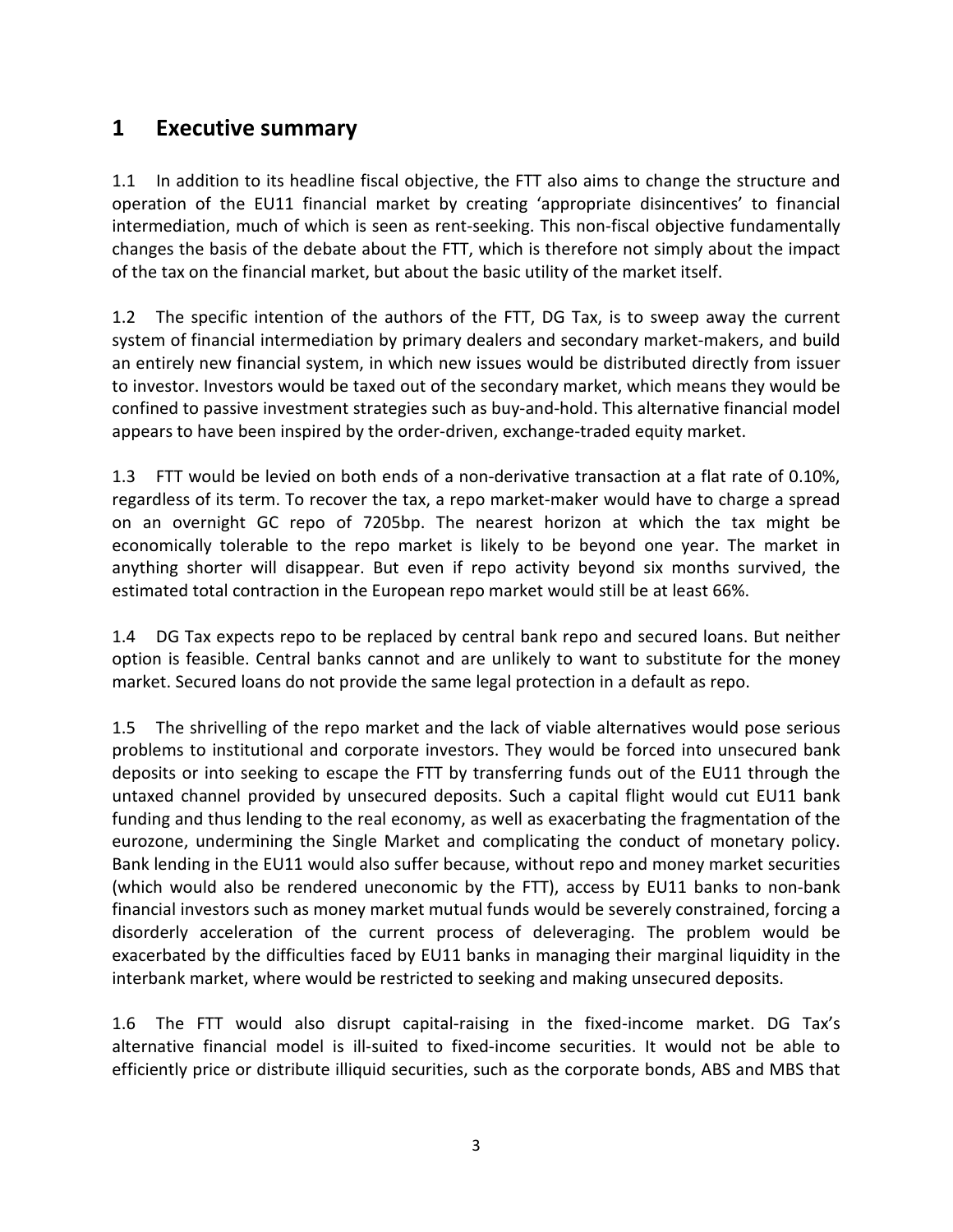directly finance the real economy. Nor would it be able to cope with the massive volumes of public debt that governments have to issue.

1.7 The difficulty of raising working and investment capital would impose a competitive disadvantage on EU11 financial institutions and corporates. The EU11 would also suffer from the relocation of many financial services, which is not as difficult as DG Tax seems to believe.

1.8 The FTT will cause monetary conditions in the EU11 to systematically diverge from those in the rest of the Eurozone, complicating the conduct of monetary policy. The conduct of monetary policy will be even more challenged by the disappearance in the EU11 of the repo market, which provides the framework of collateralised transactions through which policy is transmitted.

1.9 Although DG Tax state that the FTT would complement regulatory measures, financial stability would be in fact compromised by the tax, as it would make the movement of collateral in the EU11 prohibitively expensive, thereby reversing the trend towards the collateralisation of financial transactions, which is one of the pillars of the new global regulatory framework being constructed under the Basel regime. Secured financing transactions would be replaced by unsecured deposits. Liquidity buffers would be harder to build up, other than in cash. The loss of short-term repo (and securities lending) would exacerbate systemic operational risk by removing the means of borrowing securities to prevent delivery failures, which would undermine the proposed acceleration of securities settlement in Europe from T+3 to T+2. Issuers and investors forced to participate directly in the primary market would have to take greater operational risk or tolerate higher levels of financial risk.

1.10 Greater consideration needs to be given to the transitional disruption that would be caused by the rapid, radical and experimental change being proposed in market structure.

1.11 The impact of the FTT would spill over from the EU11 into the rest of the EU, causing political and legal frictions, which would be exacerbated by aggressive application of the FTT anti-avoidance regime.

1.12 It is essential that secured financing transactions such as repo and securities lending are exempted from the FTT, given the essential role these instruments play in the collateralisation of the financial market and the efficient functioning of the money and securities markets. An exemption should also be applied to primary dealers and market-makers in fixed-income securities markets, in order to preserve the efficient pricing and distribution of debt capital.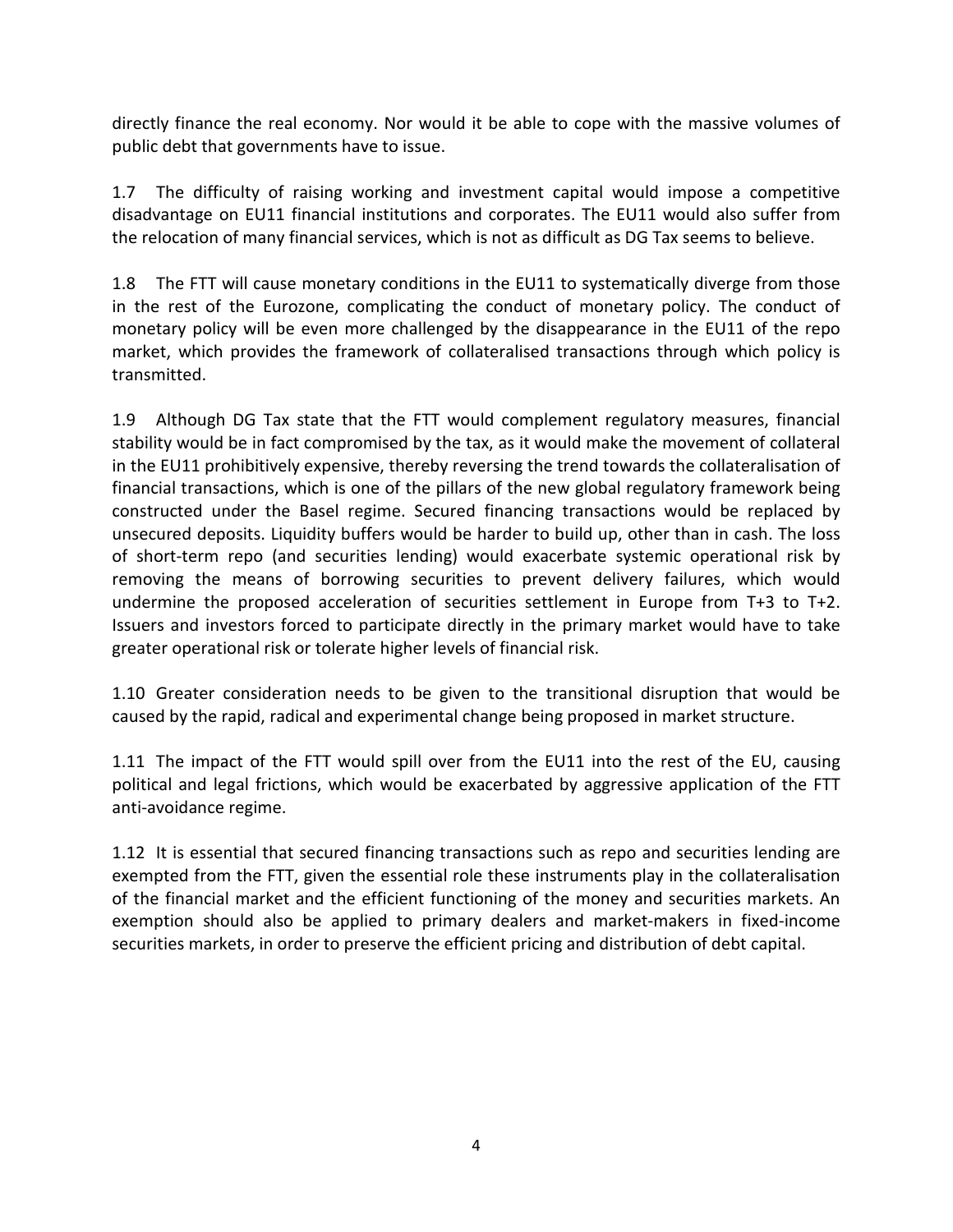### **2 The current scope of the FTT**

2.1 The proposed Financial Transaction Tax (FTT) is intended to cover 'all actors, all instruments and all markets' within the group of the 11 EU Member States (EU11) who have signed up under the 'enhanced co-operation' regime of the European Union treaties.<sup>[1](#page-4-0)</sup> In contrast to the FTT regimes currently in operation in some countries, including some of the EU11, few exemptions are proposed for the EU11 FTT.

2.2 DG Tax of the European Commission, who are the authors of the proposal, argue that this will avoid the distortion of competition through tax-induced shifts to exempt entities, transactions or locations, and will preclude double taxation or 'unintentional/unwarranted double non-taxation'. The exemptions proposed to date apply to the implementation of monetary policy, capital-raising, the funding of the real economy, the financial activity of households and the operation of market infrastructure such as central clearing counterparties (CCP) and central securities depositories (CSD). $<sup>2</sup>$  $<sup>2</sup>$  $<sup>2</sup>$ </sup>

2.3 Given the limited number of exemptions currently proposed FTT would be levied on most financial institutions in respect of most financial transactions --- as well as any subsequent 'material modifications' to taxable transactions<sup>[3](#page-4-2)</sup> --- which involve:

2.3.1 At least one party which is a financial institution,<sup>[4](#page-4-3)</sup> where that party is:

- **I** located or deemed to be established in an EU11 state, whether it is acting for its own account, for the account of a customer or in the name of a customer;
- transacting for the account of a customer (whether financial or non-financial institution) or in the name of a customer located/established in the EU11, regardless of where the financial institution is located;  $5$

<span id="page-4-0"></span> $1$  The EU11 are Austria, Belgium, Estonia, France, Germany, Greece, Italy, Portugal, Slovenia, Slovakia and Spain.

<span id="page-4-1"></span> $2$  Exempted activities would include: primary market issuance (including underwriting); certain restructuring operations; the issuance of units or shares in UCITS and Alternative Investment Funds (AIF); policy transactions with the ECB and EU national central banks; policy transactions with the EU and EU bodies such as the EFSF, ESM and EIB; policy transactions with other international organisations within the agreed conventions (but not regional development banks); instruments of payment such as deposits; spot FX transactions (taxing these would constitute an illegal restriction on capital movements); spot commodity transactions (but not commodity derivatives); spot transactions in gold and silver; sales of real estate; day-to-day financial activities in the real economy such as insurance contracts, mortgages, business loans, consumer credit and payments; central clearing counterparties (CCP) when clearing; CSD (central securities depositories) and ICSD (international CSD, ie Clearstream Luxembourg

<span id="page-4-3"></span>

<span id="page-4-4"></span><span id="page-4-2"></span>and Euroclear) when settling transactions.<br><sup>3</sup> A non-limitative list of material modifications is to be published by the European Commission.<br><sup>4</sup> 'Financial institution' is widely defined and includes (1) credit instituti markets, (4) insurance and reinsurance undertakings, (5) UCITS and their managers, (6) pension funds and their managers, (7) holding companies, (8) financial leasing companies and (9) SPVs. In addition, any non-financial institution with significant trading in financial instruments (50% or more of overall average net annual turnover) will be deemed to be a financial institution for the purpose of the FTT. On the other hand, EU Member States and public debt managers when managing public debt, as well as CCP, CSD and ICSD performing their primary functions are not included.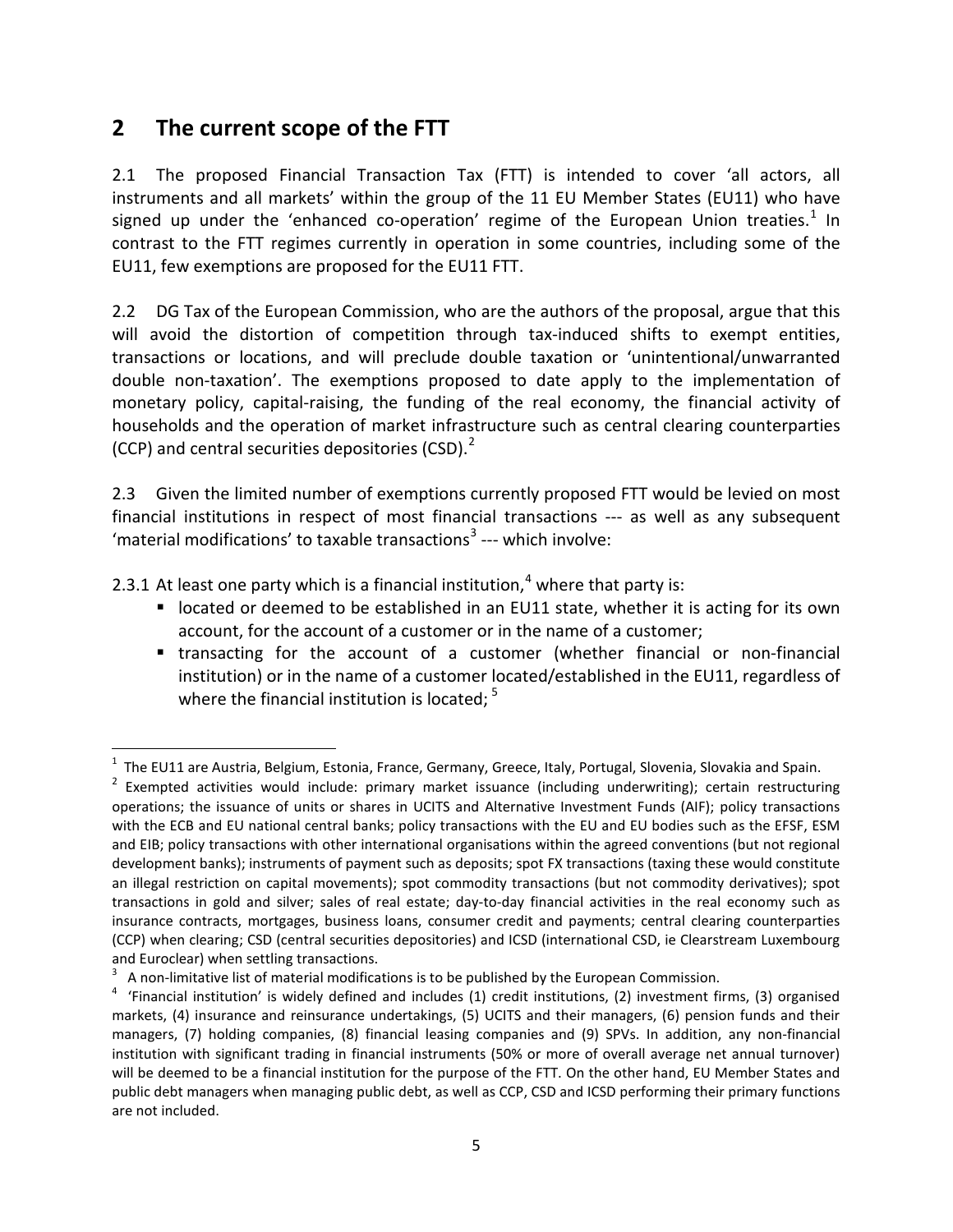**transacting between distinct legal entities of the same group.** 

This rule is called the 'residence principle' or 'principle of establishment'. It is the priority determinant of where the FTT would be paid. Establishment is widely defined to include:

- the state of the registered seat, or permanent or usual address;
- the state where a branch carrying out a transaction is located;
- the state where a party carrying out a transaction has been authorised to conduct that transaction in the Single Market.

This means that the FTT captures financial institutions which are:

- $\blacksquare$  branches of firms headquartered inside the EU11 that are located outside the EU11;
- **branches of firms headquartered outside the EU11 that are located inside the EU11.**

2.3.2 Any of the following transactions:

- sales or purchases<sup>[6](#page-5-0)</sup> of assets<sup>[7](#page-5-1)</sup> issued in an EU11 state or of derivatives of such assets when traded on markets or cleared on CCP located within the EU11;
- deliveries of assets on the exercise or expiry of taxable derivatives (which means derivatives with physical delivery will be taxed more than once);
- exchanges of assets issued in EU11 states;
- secured financing transactions such as repo and securities lending in assets issued in EU11 states;
- **Intra-group transfers equivalent in economic substance to sales or purchases of assets** issued in EU11 states.<sup>[8](#page-5-2)</sup>

This rule is called the 'issuance principle' and it is the main defence against the relocation of financial activities outside the EU11 in response to the FTT. However, this rule does not capture derivatives in EU11 assets traded between non-EU11 parties in markets located outside the EU11, although the European Parliament has proposed the inclusion of such derivatives.

2.3.3 Any market located in an EU11 state.<sup>[9](#page-5-3)</sup> This rule is called the 'place-of-transaction principle'. It is intended to capture financial institutions located within the EU but outside the EU11, and financial institutions located outside the European Economic Area (EEA) who hold a MiFID passport from a non-EU11 state, when trading on an EU11 market in a non-EU11 asset.

<sup>&</sup>lt;sup>5</sup> For example, in the case of a derivative transaction between a US-based bank and a UK-based bank which is acting for a German client, both the US and UK-based banks would be subject to FTT by virtue of the client of the UK-based bank being located in Germany. Note that derivatives are not taxable unless they are traded in an EU11 market. It is only the involvement of the German client that leads to taxation.<br>
<sup>6</sup> Purchase and sale are defined to include not just transfers of legal ownership but transfers of risk.<br>
<sup>7</sup> The definition of a 'financia

<span id="page-5-0"></span>

<span id="page-5-1"></span>securities, (2) money market instruments, (3) structured products, (4) units or shares in UCITS and AIF, (5) options, futures, swaps and CFDs, (6) FX derivatives (meaning FX swaps) and (7) depository receipts which the parties cannot demonstrate were not created with the essential purpose of avoiding the FTT.<br><sup>8</sup> A taxable intra-group transaction is defined as (1) the right to dispose of the instrument as owner or (2) any

<span id="page-5-2"></span>equivalent operation implying a transfer of the risk on the instrument.

<span id="page-5-3"></span><sup>9</sup> A market is defined to include both organised markets (eg exchanges, multilateral trading facilities and systematic internalisers) and OTC markets.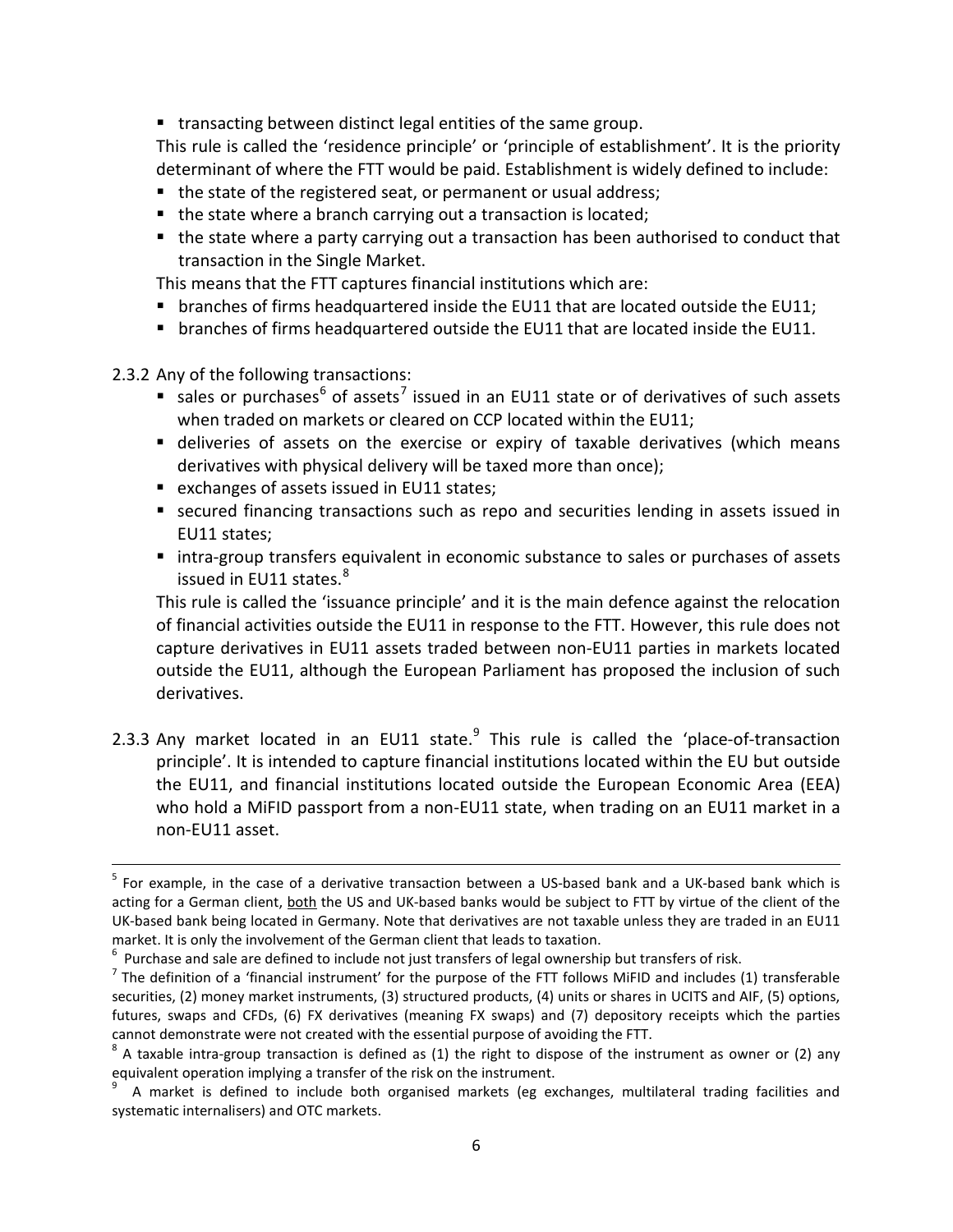

2.4 The sectoral coverage of the FTT is mapped in the diagram below.

*Figure 1 --- Parties are mapped by ovals, pools of collateral by rectangles; and markets by circles. EU11 parties, collateral and markets are bounded and hatched in red. Non-EU11 parties, collateral and markets are in blue. Parties include customers and markets include CCP. Any nonEU11 party, collateral or market overlapped by one or more red shapes would be subject to the FTT.*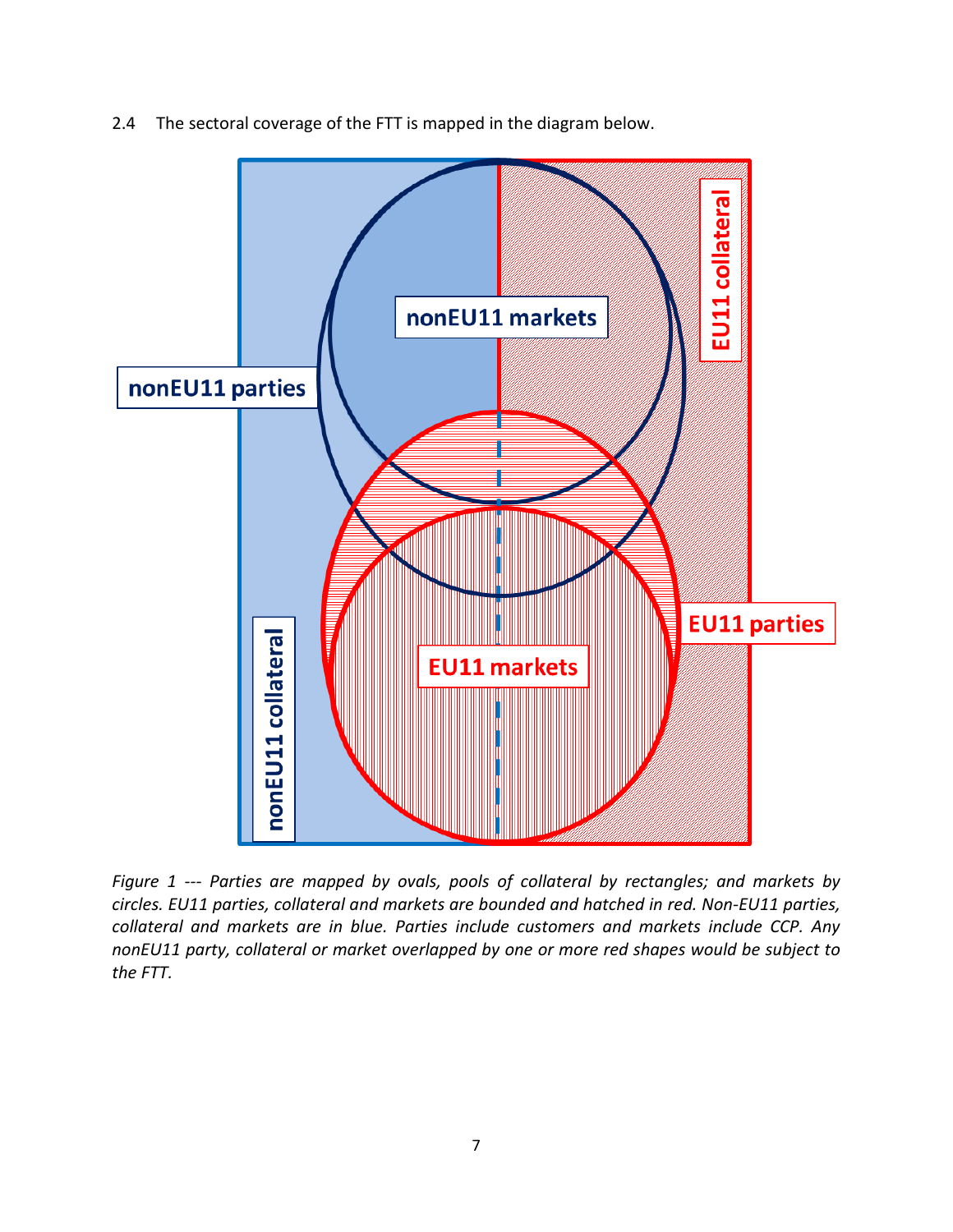2. 5 In essence, a transaction would be taxable under the FTT if one of the parties to that transaction --- whether it is a financial institution or a non-financial customer --- is located in the EU11.

2.5.1 In the case of a non-financial customer located in the EU11, the financial institution acting for the account of or in the name of the customer will be deemed to be established in the EU11 and therefore liable to pay the FTT, regardless of where it is actually located and even if the transaction is in non-EU11 assets and on a market outside the EU11.

2.5.2 In the case of a non-financial customer located outside the EU11, the financial institution acting for the account of or in the name of the customer will be deemed to be established in the EU11 only if it is located there --- unless the counterparty with whom it transacts on behalf of the customer is financial institution located in the EU11, but also if the transaction is in an EU11 and/or takes places in an EU11 market.

2.6 In other words, the FTT would apply to both ends of a taxable transaction, even if only one party is a financial institution actually located in the EU11. A non-EU11 party would be deemed to be established in the EU11 for the purpose of the FTT if it trades with an EU11 counterparty (even if trading in non-EU11 assets and on a market outside the EU11).

2.7 There is an exemption where a financial institution acting for the account or in the name of another financial institution --- in other words, as an agent to another financial institution. In this case, only the second financial institution would be liable to the FTT. This rule is called the 'disclosed client provision', which means that, although the location of the first financial institution would trigger the tax, the second financial institution (the one closest to the transaction) would be liable to pay it.

2.8 There is a general get-out clause to the FTT for financial institutions located outside the EU11, where they can prove that there is no link between the economic substance of a transaction and the territory of an EU11 state. The example given by DG Tax is the sale by the French branch of a US bank of US shares in Zurich to the French branch of another US bank for their US customers. The banks 'may' be able to argue that there is no link between economic substance of the transaction and France.

2.9 The FTT would apply to the gross market value of cash transactions at a minimum flat rate of 0.10% (not 0.10% per annum) and to the notional principal value of derivatives before netting and settlement at a flat rate of 0.01% (not 0.01% per annum). EU11 Member States would be at liberty to charge higher rates. As a flat rate, the FTT would fall disproportionately on shorter-term transaction.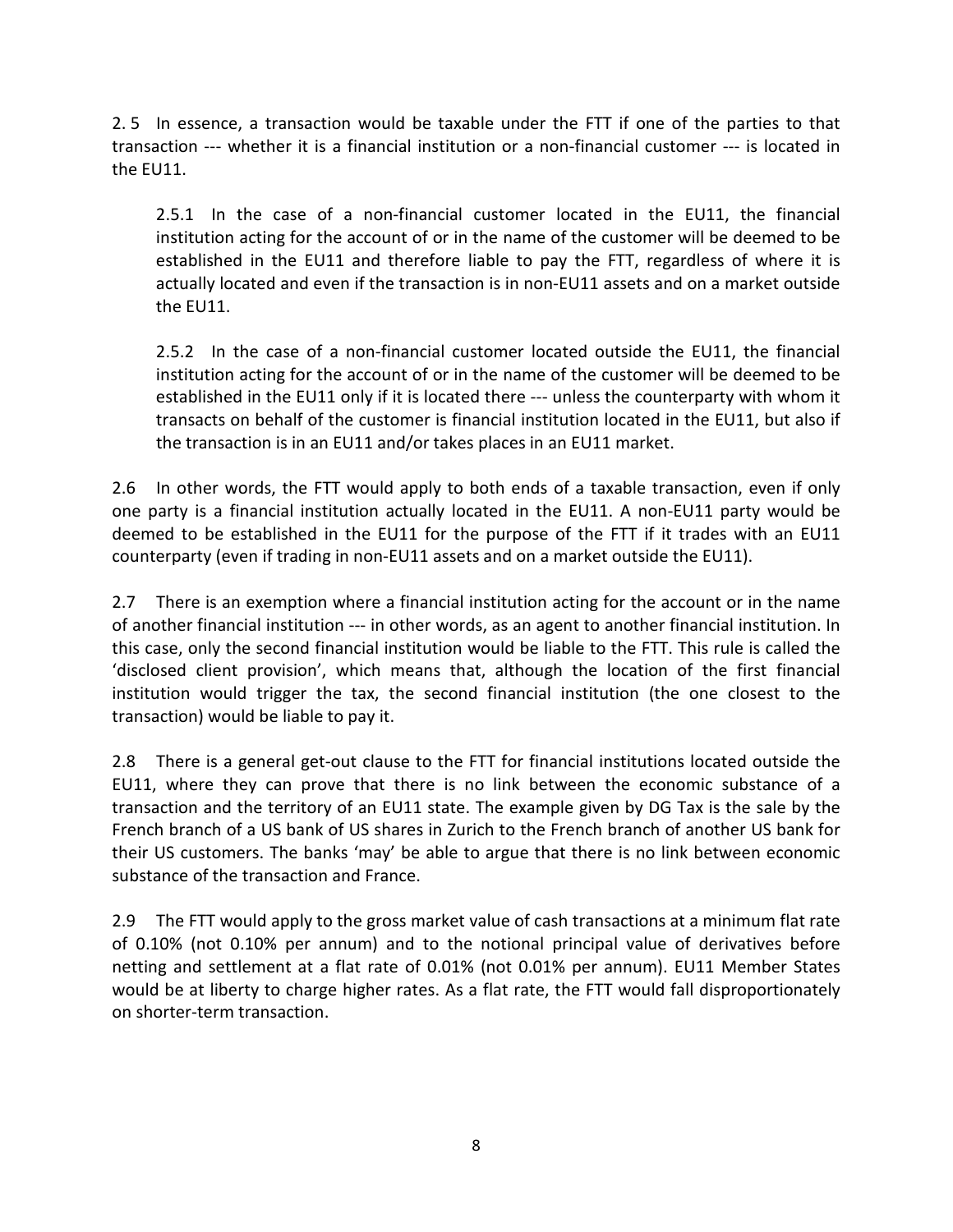2.10 Although CCP would not pay the FTT on transactions they are clearing, the tax would still have to be paid by the pre-novation counterparties who register their transaction with CCP for the purpose of clearing. As CCP-cleared repos traded on an automatic trading system (ATS) are anonymous, the CCP would have to provide sufficient information to the parties to calculate their tax liability.

2.11 Each party to a transaction would be held jointly and severally responsible for the failure of one of the parties to make timely payment of the FTT.

2.12 EU states outside the EU11 would be obliged under existing EU legislation to give mutual administrative assistance to EU11 states in the collection of the FTT.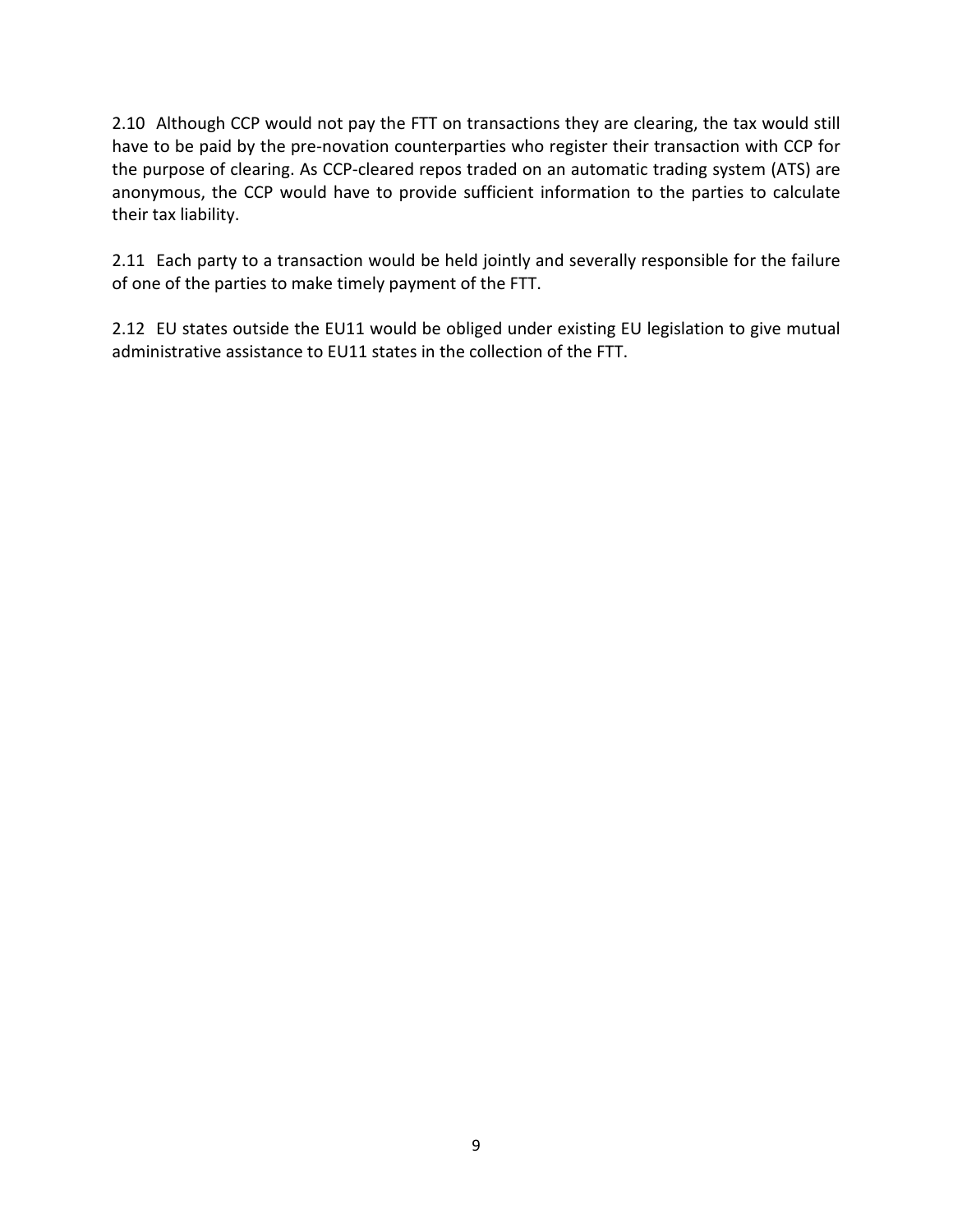# **3 The aims of the proposed FTT**

3.1 In addition to the aims of ensuring that (1) national FTT within the Single Market are harmonised and (2) financial institutions make a 'fair and substantial' contribution towards the costs of the crisis and reducing fiscal deficits, $10$  a key aim of the FTT is to change financial market structures and market behaviour. Thus, the FTT is also intended by DG Tax to create 'appropriate disincentives' to:

3.1.1 Discourage transactions that 'do not enhance the efficiency and stability of financial markets', as well as excessive risk-taking or leveraging, 'thereby complementing regulatory measures to avoid future crises'.

3.1.2 Roll back 'redistributive internalisation' in favour of the financial market itself at the expense of its non-financial clients. 'Redistributive internalisation' is excessive financial intermediation that is undertaken purely to extract rents from the non-financial economy, even at the price of generating higher risk exposures, in contrast to financial intermediation undertaken to create wealth and values.

3.2 'Redistributive internalisation' is seen by DG Tax as including some market-making. The benefits of market-making --- 'high liquidity' and 'minimal spreads' --- are described as means to the ends of minimizing volatility and matching marginal supply and demand at an equilibrium price, and DG Tax appear to believe that there are better ways of achieving these ends than market-making. Thus, DG Tax question to what extent the liquidity provided by market-makers, as well as by other intermediaries and market users such as high-frequency traders (HFT), is genuine liquidity, given the risk of bouts of market illiquidity. DG Tax also question whether the minimisation of bid/offer spreads between different market users has not been offset by the widening of spreads between bid and offer prices by the market-makers, broker-dealers and proprietary traders for their own benefit, so-called 'internalisation-of-spread' trading.

3.3 Through the elimination of 'redistributive internalisation', DG Tax expect that the proposed FTT would result in a reduction only in 'virtual liquidity', by crowding out certain transactions and business models, such as HFT and those building on very tiny margins or characterised by high leverage between the amount of capital invested and the notional value of underlying. DG Tax estimates that the FTT would reduce securities trading by 15% and derivatives volumes by 75%. The expected overall result is that the 'efficiency of the financial market...would be improved'.

3.4 The impact on the real economy and household investment of reduced intermediation is expected by DG Tax to be limited. Negative knock-on effects on the real economy are to be avoided by ring-fencing ordinary banking transactions such as providing capital to enterprises and private households, and payment services.

<span id="page-9-0"></span> $10$  DG Tax calculates that the financial sector in the EU is undertaxed by some EUR 18 billion a year. The FTT is estimated to recover EUR 30-35 billion a year.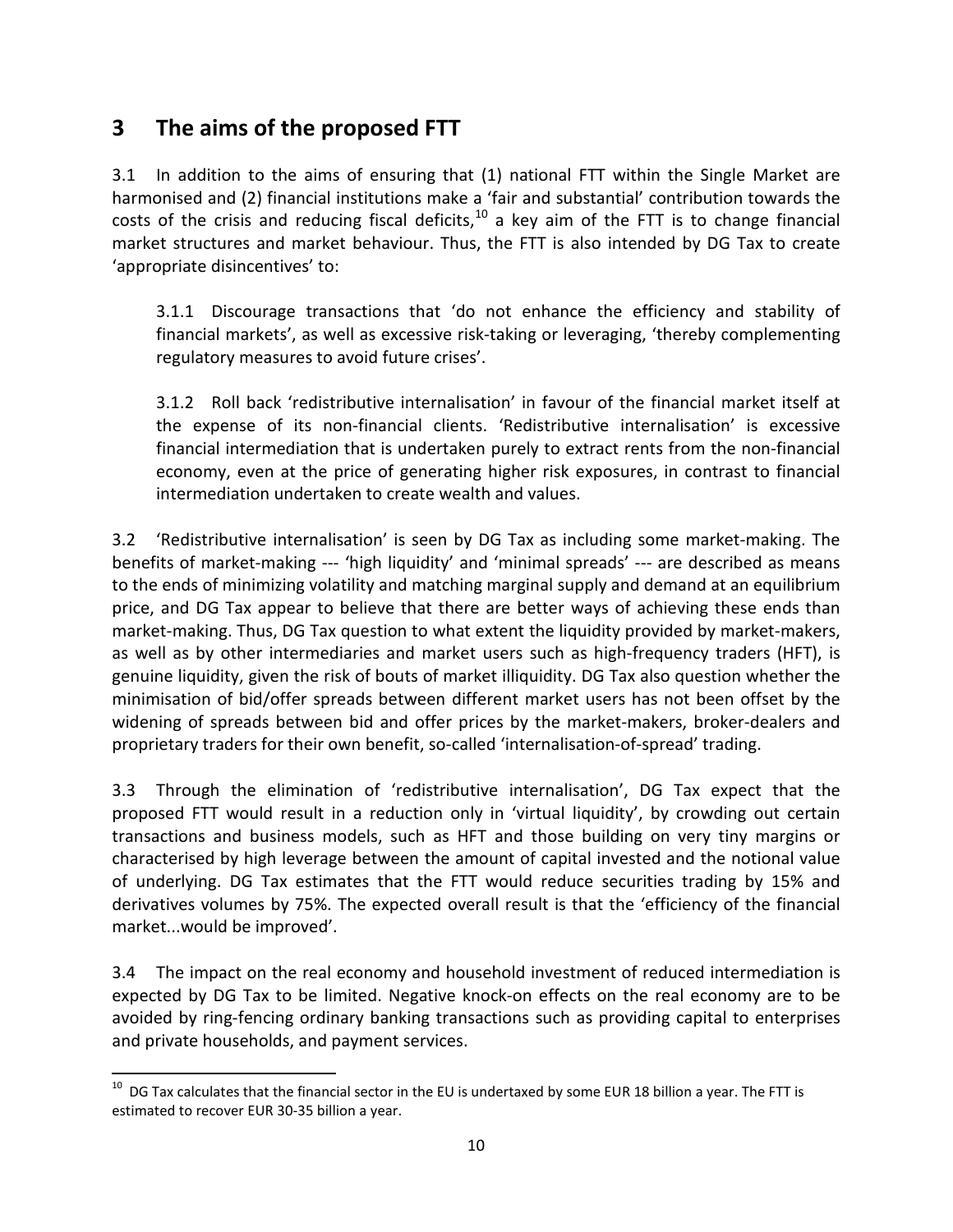3.5 DG Tax has stated that 'only in case financial institutions were able to pass of the tax on to their enterprise clients, some minor increases in the cost of [transactions] could materialise. However, these should remain rather limited as most effects will have to be swallowed by the financial sector itself as 85% of all transactions take place amongst financial institutions with no outside client in sight'.

3.6 DG Tax's econometric model estimates an overall economic cost of 0.28% of GDP in long run, although they claim that 'smart recycling' of additional public revenues back into the economy could recover 0.2%. They have also estimated that the cost of capital in the EU11 would rise by 7bp and would also rise marginally in non-EU11 Member States. However, the cost to firms issuing securities is expected to be offset by spread contraction. The hedging costs of global industries (eg energy, investment goods and global trade-intensive sectors) are projected to rise by 1bp but this extra cost is expected to be offset by the squeezing out of excessive intermediation. No negative employment effects are expected, as it is argued that the main impact of the FTT would be on non-labour intensive activities such as HFT. Moreover, DG Tax argue that 'the relative attractiveness of financial instruments will edge down as compared to investing in the real economy', so 'some of the capital presently locked in financial market activities might be re-channelled to finance additional investment in the real economy'.

3.7 As regards the proposed taxation of trading and hedging by pension funds, DG Tax suggests that 'an effect of the FTT could be to deter high turnover in pension funds, and encourage a move towards more long-term handling of funds'. It is posited that pension funds 'might' be compensated by:

3.7.1 A reduction in volatility through the crowding out of spread internalisation and the activities of HFT.

3.7.2 A reduction in the 'substantial' management fees of active investment managers through the discouragement of churning.

3.7.3 The possibility of 'better deals' for pension funds as market-makers and brokerdealers are forced to compete harder for their business having lost the revenue from spread internalisation and HFT.

3.8 Across an even wider canvas, DG Tax questions the motives and benefits of the whole of 'modern' investment banking, which it contrasts unfavourably with 'traditional' investment banking, which is seen as having 'tried to facilitate the raising of capital, restructuring of companies or mergers and acquisitions'.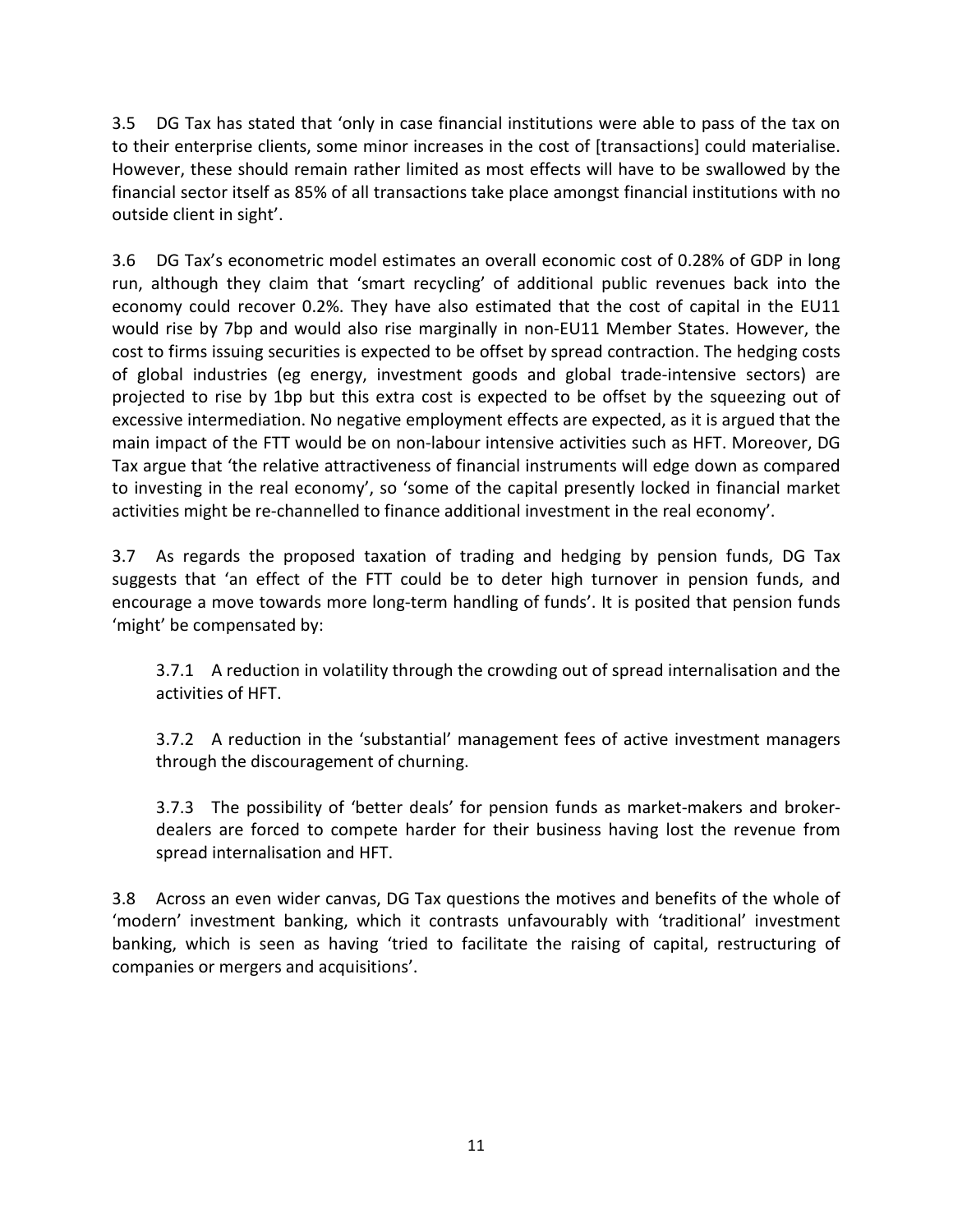3.9 Among the specific predictions by DG Tax of the impact of the FTT on the financial markets are:

3.9.1 Pure brokers will replace broker-dealers.

3.9.2 Market-makers, broker-dealers and HFT will be deprived of some rents and forced to abandon their current business model wherever the 'internalised spread' is less than the FTT. 'Internalisation' proprietary trading will be replaced by 'true intermediation'.

3.9.3 Taxing the notional principal amounts of derivatives, rather than their net replacement cost, and also taxing delta hedging and the physical delivery of the underlying upon expiry or exercise, will make most derivatives uneconomic. It would not be worth delta-hedging less than 0.10% of a contract or, if hedging by closing the position, 0.01%. The expense and difficulty of hedging means it will become 'more passive and conservative'. Risk exposures will be reduced. There will only be net risk.

3.9.4 Tax-free primary markets will gain at expense of taxed secondary markets.

3.9.5 Overnight repo will disappear, to be replaced by secured loans and central bank repo.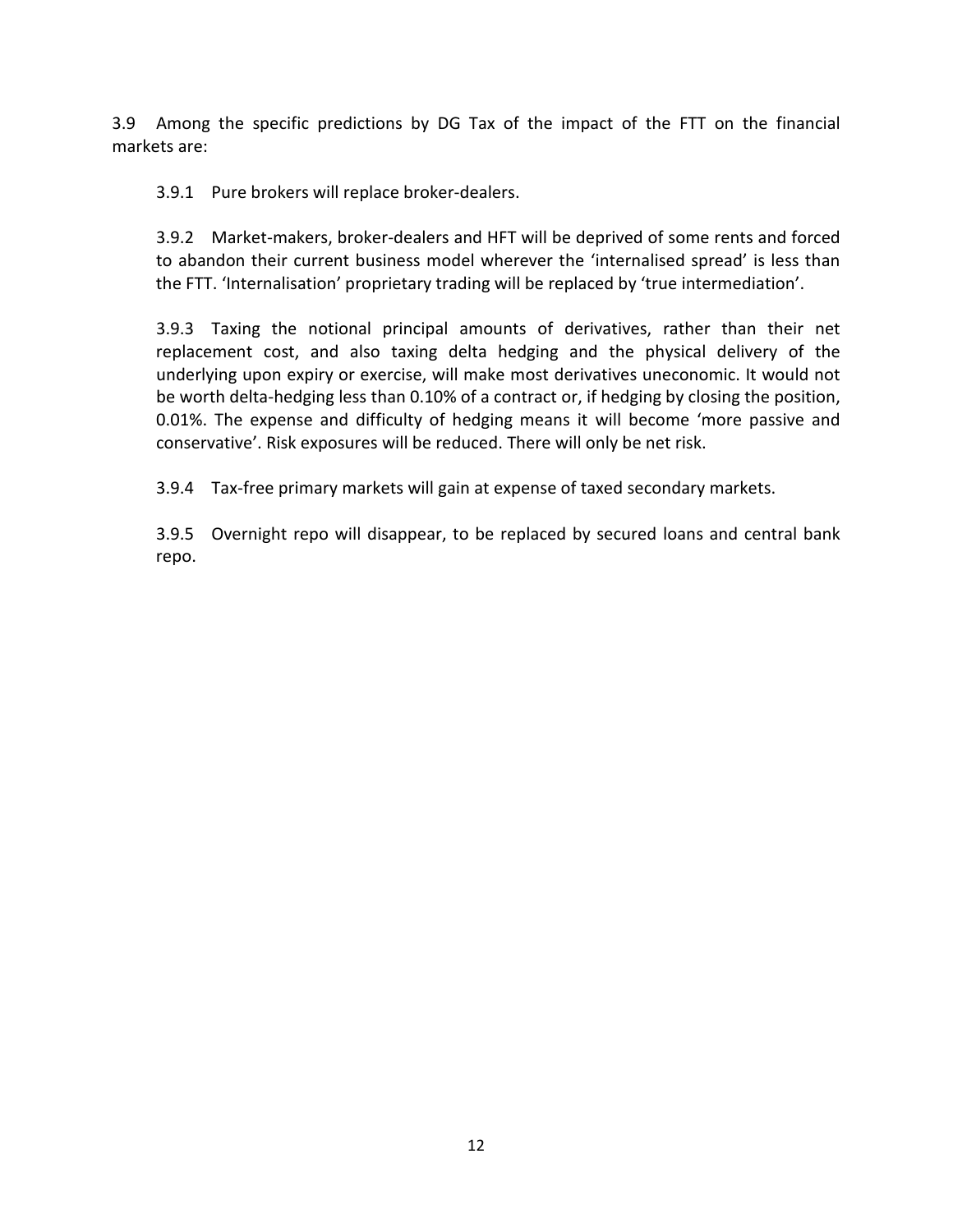# **4 The impact of the FTT on repo transactions**

4.1 Repo and securities loans would be treated as one instrument for the purposes of the FTT, whereas other exchanges would be treated as two taxable instruments. However, it must be assumed that undocumented sell/buy-backs would be taxed on both legs, as they consist of two legally independent transactions.<sup>[11](#page-12-0)</sup>

4.2 It seems that the FTT would apply to the market value of the collateral rather than the value of the cash side of the repo (purchase price). In other words, haircuts and initial margins in repo would be taxed (but not in securities lending, where cash collateral is higher than the market value of the loaned securities). This is a consequence of the provision in the FTT that, if the consideration is lower than the market price of an asset, the latter would be used.

4.3 However, the main impact of the FTT on repo would arise from the fact that it is levied at a flat rate of 0.10% regardless of the term of the repo, whereas market-making revenues are earned on a per annum basis. However, long-term repo would be affected by the time value implications of the requirement that the FTT is paid at the start of a transaction, where interest is typically in arrears.

4.4 Unhelpfully, the 'material modification' of a repo seems likely to include (1) substitutions for the purpose of optimising collateral and (2) in the case of sell/buy-backs, the early termination and Repricing/Adjustment procedure typically used in sell/buy-backs in place of margin maintenance, even though these are simply collateral management operations. On the other hand, it is assumed that margin transfers and payments and interim interest payments, would not be deemed material modifications.

4.5 It would also appear that:

4.5.1 Open repos would be taxed only at the start (on the purchase date), not at each daily rollover or rate refixing.

4.5.2 Floating-rate repos would be taxed only at the start (on the purchase date), not at each rate refixing.

4.5.3 Forward repos would be taxed only at the start of the forward period (on the forward purchase date), although this needs to be confirmed.

4.5.4 Synthetic repos would be taxed three times: (1) at 0.10% on the cash sale; (2) 0.10% on the non-contractual unwinding of the cash sale and (3) 0.01% on the notional principal amount of the associated derivative. They would therefore be much more expensive than real repo.

<span id="page-12-0"></span> $11$  But documented sell/buy-backs should be treated, like repurchase agreements, as being one contract.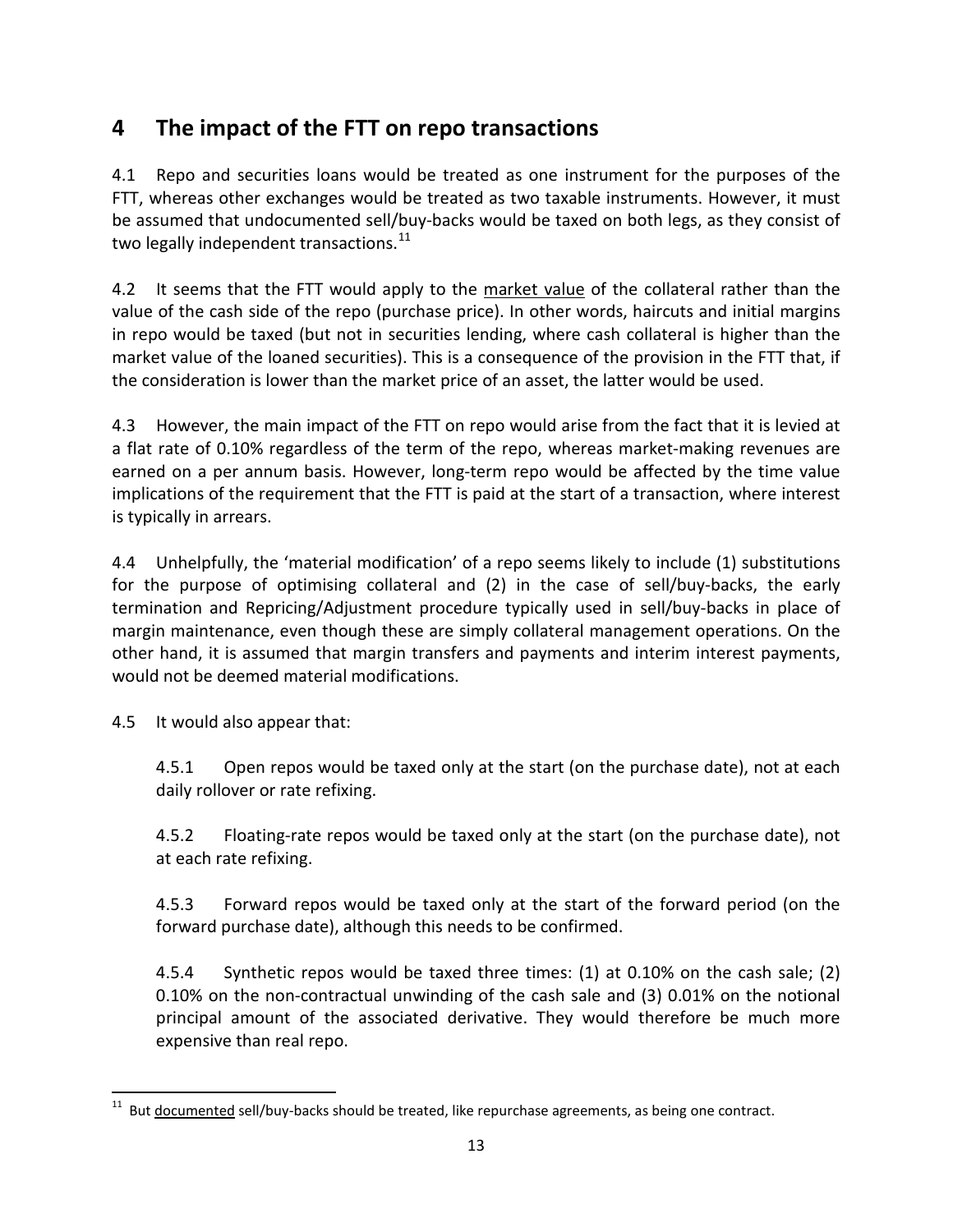# **5 The cost impact of the FTT on the European repo market**

5.1 Quantifying the impact of any new tax on any market is challenging. We have no idea of the cost elasticity of demand for repo. However, analysis of the impact of the FTT is somewhat simplified by the fact that the increase imposed on the cost of intermediation is of an order of magnitude that allows some reasonably confident general predictions.

5.2 Consider the direct cost impact on a market-maker. The typical bid-offer spread for an interdealer  $GC^{12}$  $GC^{12}$  $GC^{12}$  repo against core eurozone collateral is 5bp (but can be as little as 2bp) and against peripheral eurozone collateral from an issuer like Italy is 10-15bp. For core eurozone collateral on special<sup>13</sup>, the spread is about 5-10bp and for peripheral eurozone collateral on special is some 5-15bp. Such spreads imply market-making revenues per EUR million of collateral of between EUR 1.39 (for 1-day core GC) and about EUR 1,520 (for a 1-year peripheral special).

|           | bid/offer spread |         |         |
|-----------|------------------|---------|---------|
| repo term | 0.05%            | 0.10%   | 0.15%   |
| 1D        | 1.39             | 2.78    | 4.17    |
| 1W        | 9.72             | 19.44   | 29.17   |
| 1M        | 43.06            | 86.11   | 129.17  |
| 3M        | 126.39           | 252.78  | 379.17  |
| 6M        | 252.78           | 505.56  | 758.33  |
| 12M       | 506.94           | 1013.89 | 1520.83 |

*Table 1 --- value of various bid/offer spreads on repos of various terms per EUR million*

5.3 Against these returns, the FTT would be a flat rate of at least 0.10%, costing EUR 1,000, on each side of the market-maker, which totals to EUR 2,000, regardless of the term of the transaction. The amounts are compared in the chart below. It is clear that the tax liability of a market-maker would dwarf his revenue. Even at one year, the tax liability on a GC repo is four times the typical revenue. A repo deal with a customer might add 5bp to the spread, but this would do little to offset the tax.

<span id="page-13-0"></span> $12$  A 'GC repo' is a transaction against any of a range of securities between which the majority of buyers in the repo market are indifferent. The GC repo rate is therefore driven by the supply and demand for cash, rather than a particular security, and is a measure of the general cost of secured funding. For more information about the repo market, see the ICMA's *Repo FAQs* at www.icmagroup.org/Regulatory-Policy-and-Market-Practice/short-term- $\frac{\text{markets/Reports/frequency}}{13}$  A security trades 'on special' in the repo market when demand exceeds supply in both the repo and underlying

<span id="page-13-1"></span>cash market in that security. This scarcity causes potential buyers to bid for the security in the repo market by offering cash to sellers at a rate below the GC repo rate (see above). A special repo rate is therefore driven by the supply and demand for a particular security and is a measure of the cost of borrowing that issue.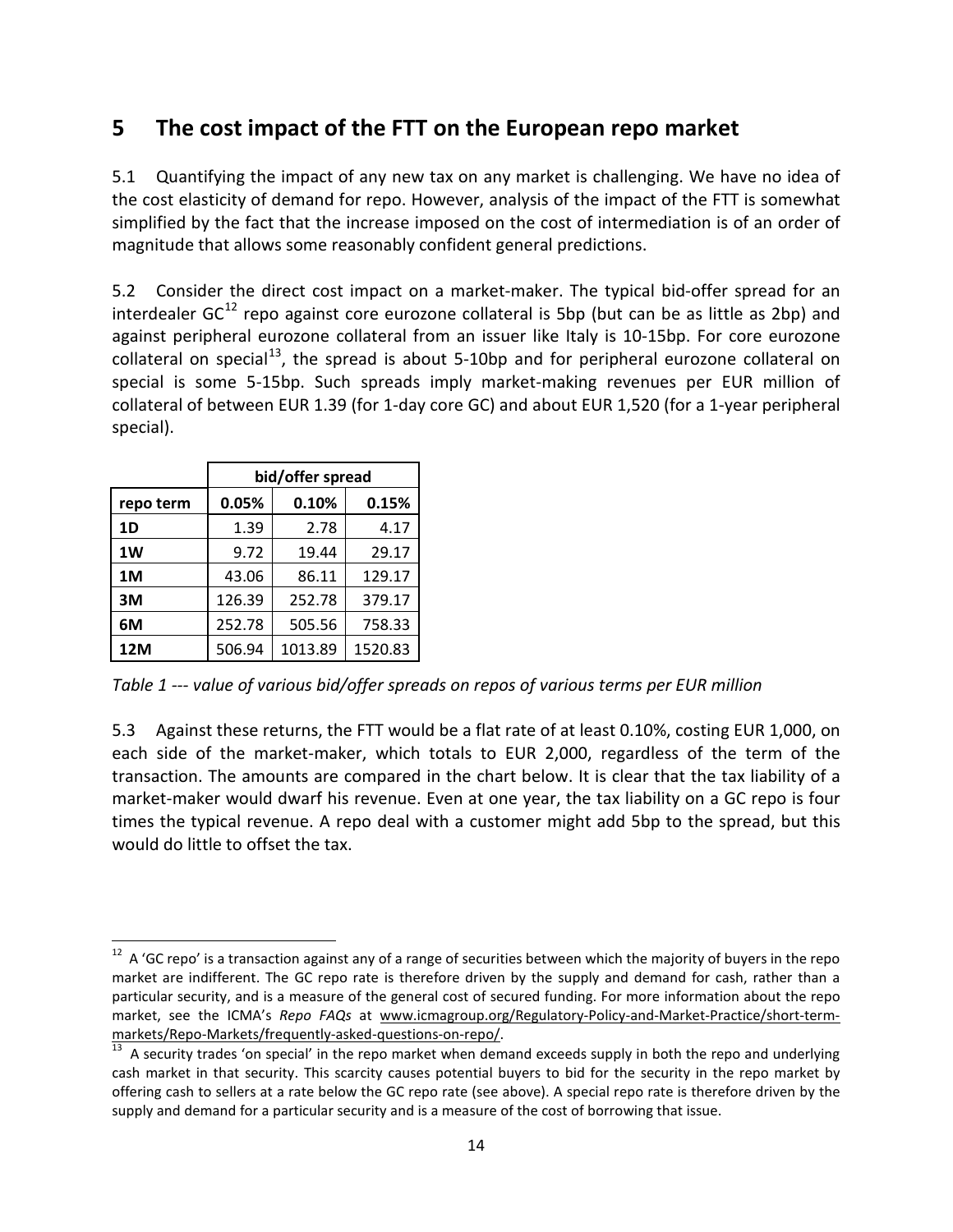

*Figure 2 --- value of various bid/offer spreads on repos of various terms compared to the FTT liability for a market-maker*

5.4 The impact of the FTT can also be illustrated by calculating the bid/offer spreads needed by a market-maker to recover the tax. These implied break-even spreads are summarised in the table below. They are clearly uneconomic for all terms out to one year. 1-day GC repos would need to trade at a spread of as much as 7205bp.<sup>[14](#page-14-0)</sup> Even 1-year GC repos would be 25bp, some five times the current average spread.

|           | normal bid/offer spread |        |        |
|-----------|-------------------------|--------|--------|
| repo term | 0.05%                   | 0.10%  | 0.15%  |
| 1D        | 72.05%                  | 72.10% | 72.15% |
| 1W        | 10.34%                  | 10.39% | 10.44% |
| 1M        | 2.37%                   | 2.42%  | 2.47%  |
| 3M        | 0.84%                   | 0.89%  | 0.94%  |
| 6М        | 0.45%                   | 0.50%  | 0.55%  |
| 12M       | 0.25%                   | 0.30%  | 0.35%  |

*Table 2 --- implied break-even bid/offer spreads that a market-maker would have to charge to recover the FTT and make his normal bid/offer spread on repo-reverse repo matched positions for various terms*

5.5 However, the cost of the FTT to an end-user could be higher, depending on the length of the chain of intermediation between the ultimate buyer and seller. For financial institutions at the either end of a chain, the cost would be their own FTT payment plus a share of the costs of the intermediaries. For example, in a chain of three GC repos against core eurozone collateral, the financial institutions at either end would each be liable to pay the FTT (EUR 1,000 per EUR

<span id="page-14-0"></span><sup>&</sup>lt;sup>14</sup> 7205bp is tax of EUR 2,000 plus a typical bid/offer of EUR 1.39 expressed as an annualised one-day percentage of EUR 1 million.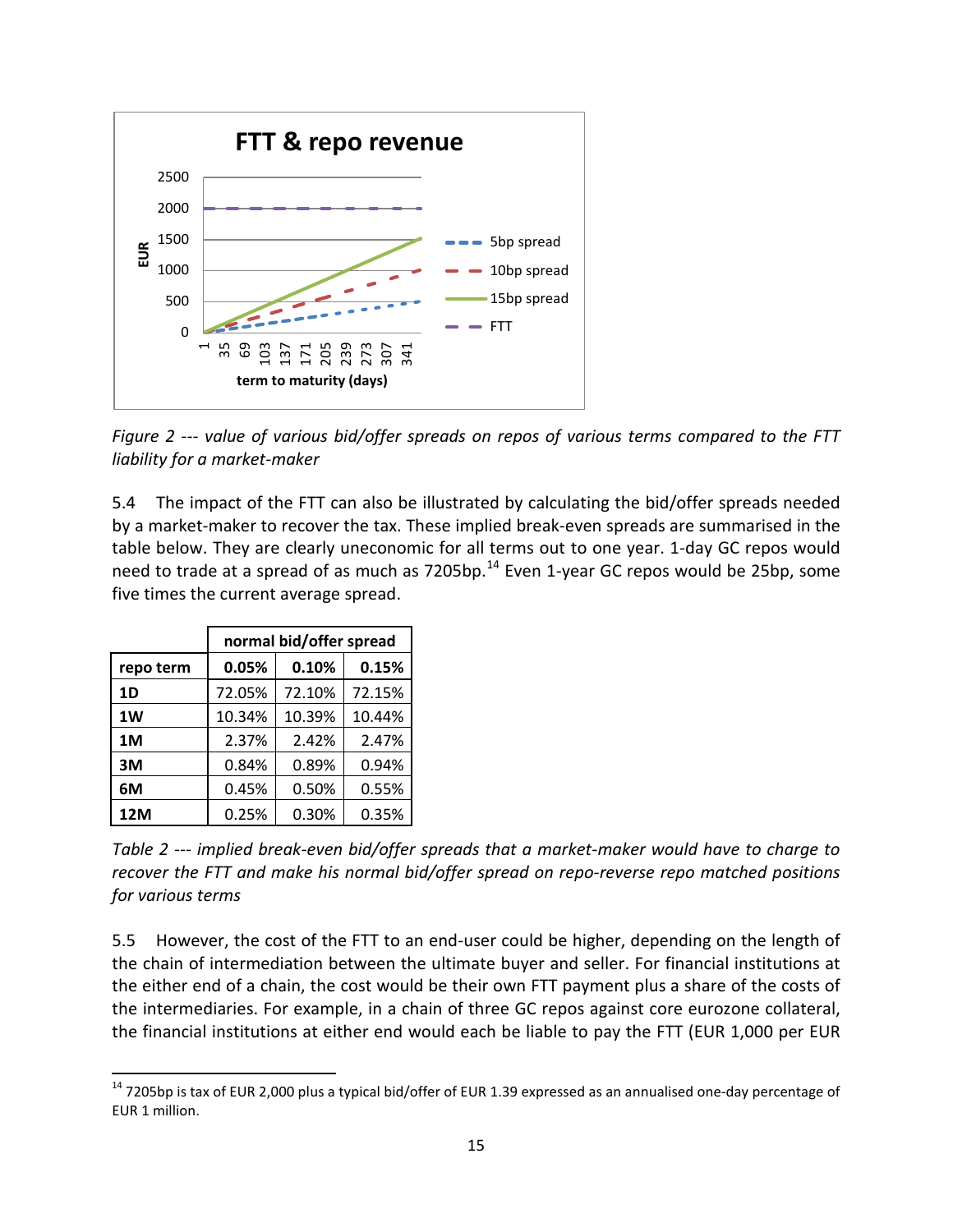million of collateral) plus a share of the costs of the two intermediaries between them, ie a share of EUR 4,000 per EUR million of collateral.

5.6 As the FTT is expected to apply to the market value of collateral rather than the value of the cash side (purchase price), the impact of the tax would be amplified by haircuts/initial margins. At the extreme, the implied break-even spread for a 1-day GC repo would rise by an additional 75bp for a 1% haircut and 800bp for a 10% haircut.

5.7 It also needs to be remembered that, if repo market volumes were to collapse, overheads would rise for the residual market and there are likely to be other second-round impacts, including dynamic negative feedback from the initial reduction in liquidity (liquidity tends to attract liquidity and vice versa)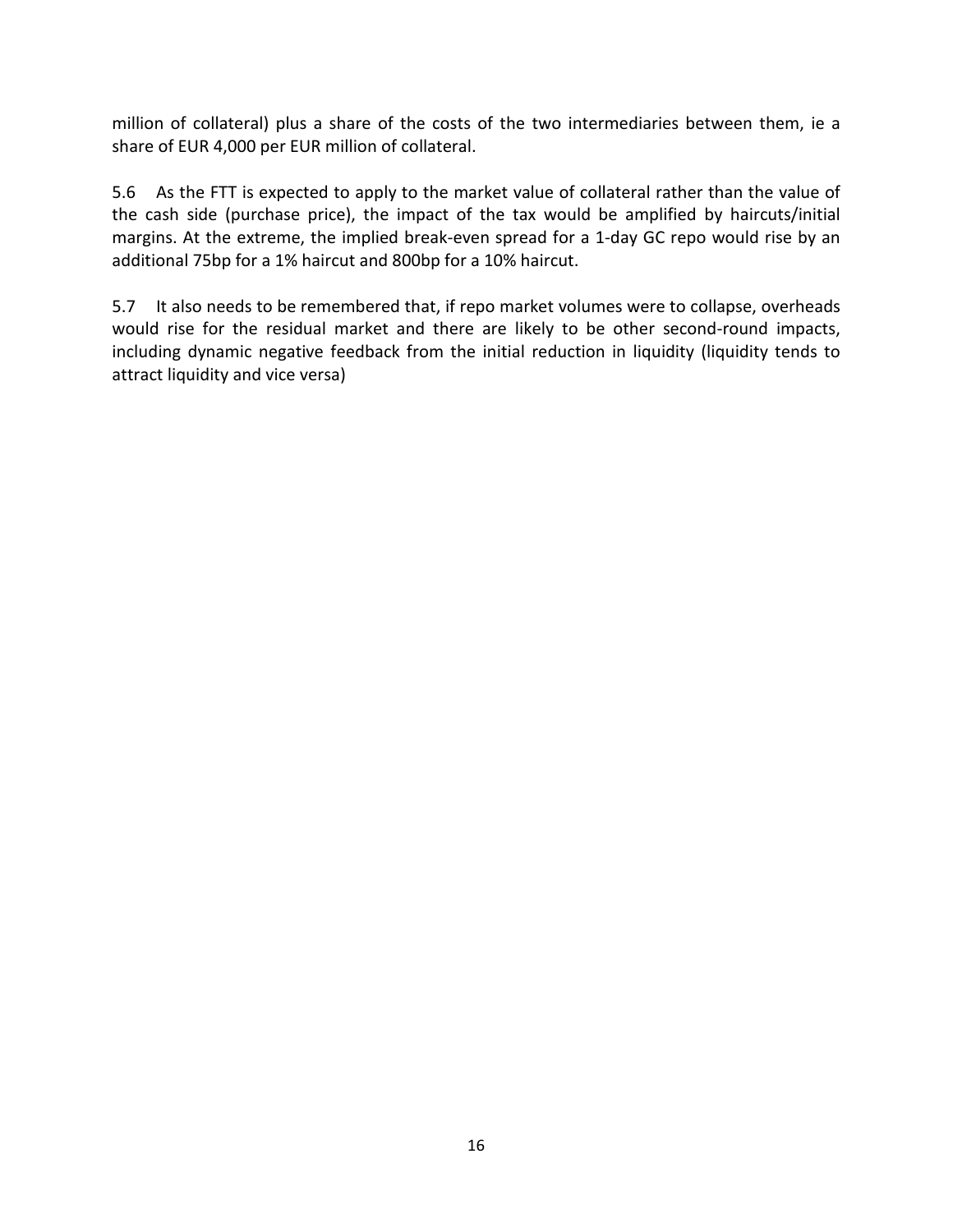# **6 How would the FTT change the European repo market?**

How much of the European repo market is liable to pay the FTT?

6.1 The FTT would apply to:

6.1.1 All repos of collateral issued in the EU11 (Austria, Belgium, Estonia, France, Germany, Greece, Italy, Portugal, Slovenia, Slovakia and Spain). According to the December 2012 ICMA repo survey, collateral issued in the EU11 accounted for 51.3% of total outstanding repo contracts.

6.1.2 All repos with a counterparty located/established in the EU11 (including branches of financial institutions headquartered in one of these states) in both EU11 and non-EU11 collateral. The latest ICMA repo survey suggests that EU11 institutions account for about 31% of the European repo market. Their share of non-EU11 collateral may be lower than their share of EU11 collateral, but it would be prudently cautious to use the figure of 31% for both pools of collateral. Given that repos of non-EU11 collateral accounted for 48.7% of total outstanding repo contacts in the December 2012 survey, the assumption that EU11 institutions account for 31% of repos of non-EU11 collateral would mean that the taxable share of the repo market would be increased by 15.1% (31% of 48.7%).

6.1.3 All repos traded across Eurex Repo, MEFF and MTS, and all repos against EU11 collateral and with EU11 counterparties traded across ICAP/BrokerTec. It can be assumed that all EU11 collateral and taxable non-EU11 collateral is subsumed within the estimates in the previous bullet points.

6.1.4 All repos cleared across CC&G, Eurex Clearing, LCH-Clearnet SA and MEFF given that they located in the EU11, and all repos against EU11 collateral and with EU11 counterparties cleared by LCH-Clearnet Ltd, even though it is a UK-based subsidiary of a UK-based holding company. It is not known what share of European repo business is cleared by EU11 CCP, but it would not be unrealistic to assume that all EU11 collateral and taxable non-EU11 collateral is also subsumed within the previous estimates.

6.2 It is estimated therefore that the FTT would cover some 66% of the European market. The analysis is illustrated in the diagram below. Although analyses of the impact of the FTT should be measured against turnover, since the tax would apply to new transactions, there is no reason to believe that the share of repo turnover of the EU11 is much different from the share of repo outstandings.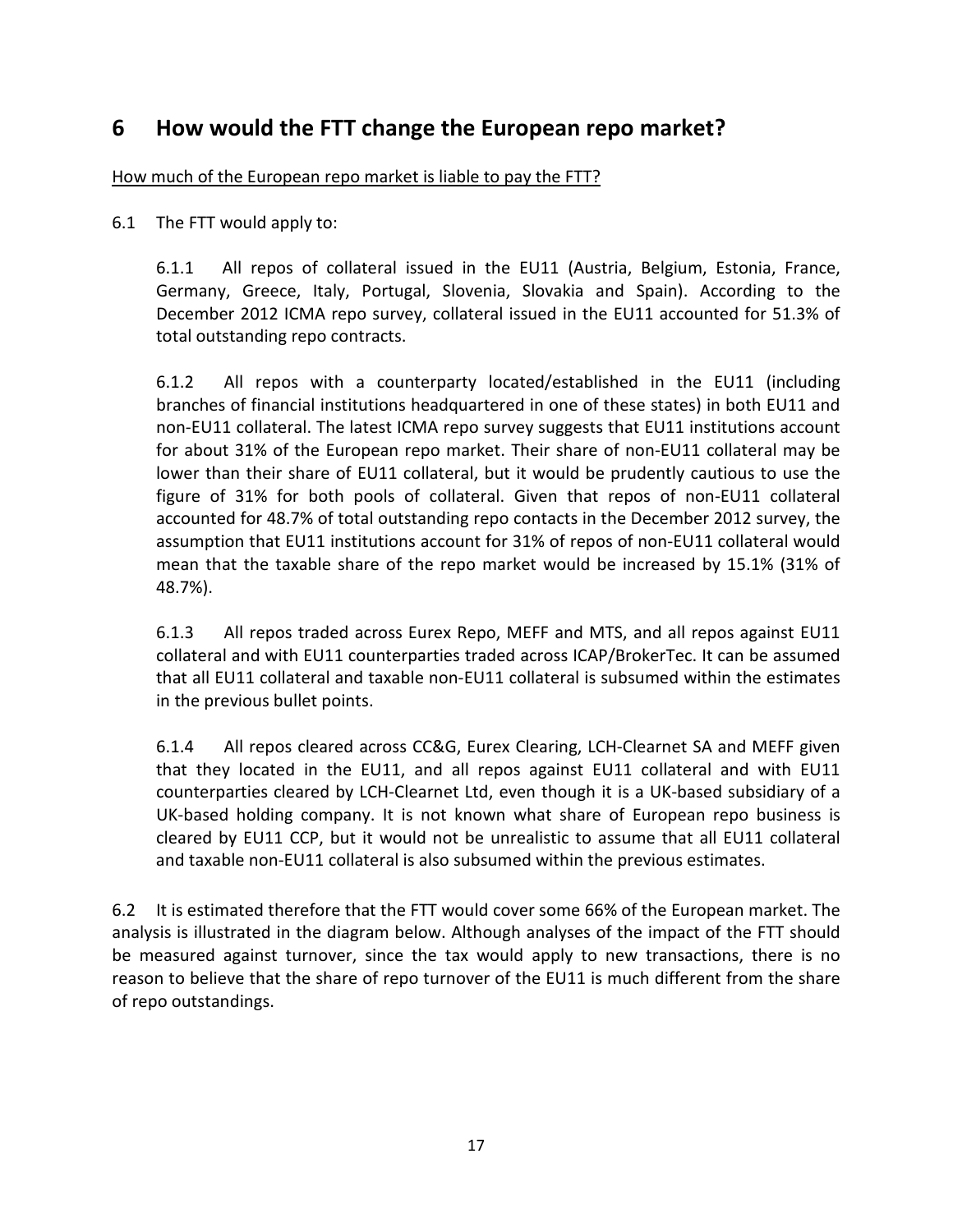

*Figure 3 --- Analysis of the share of the European market liable under the FTT.*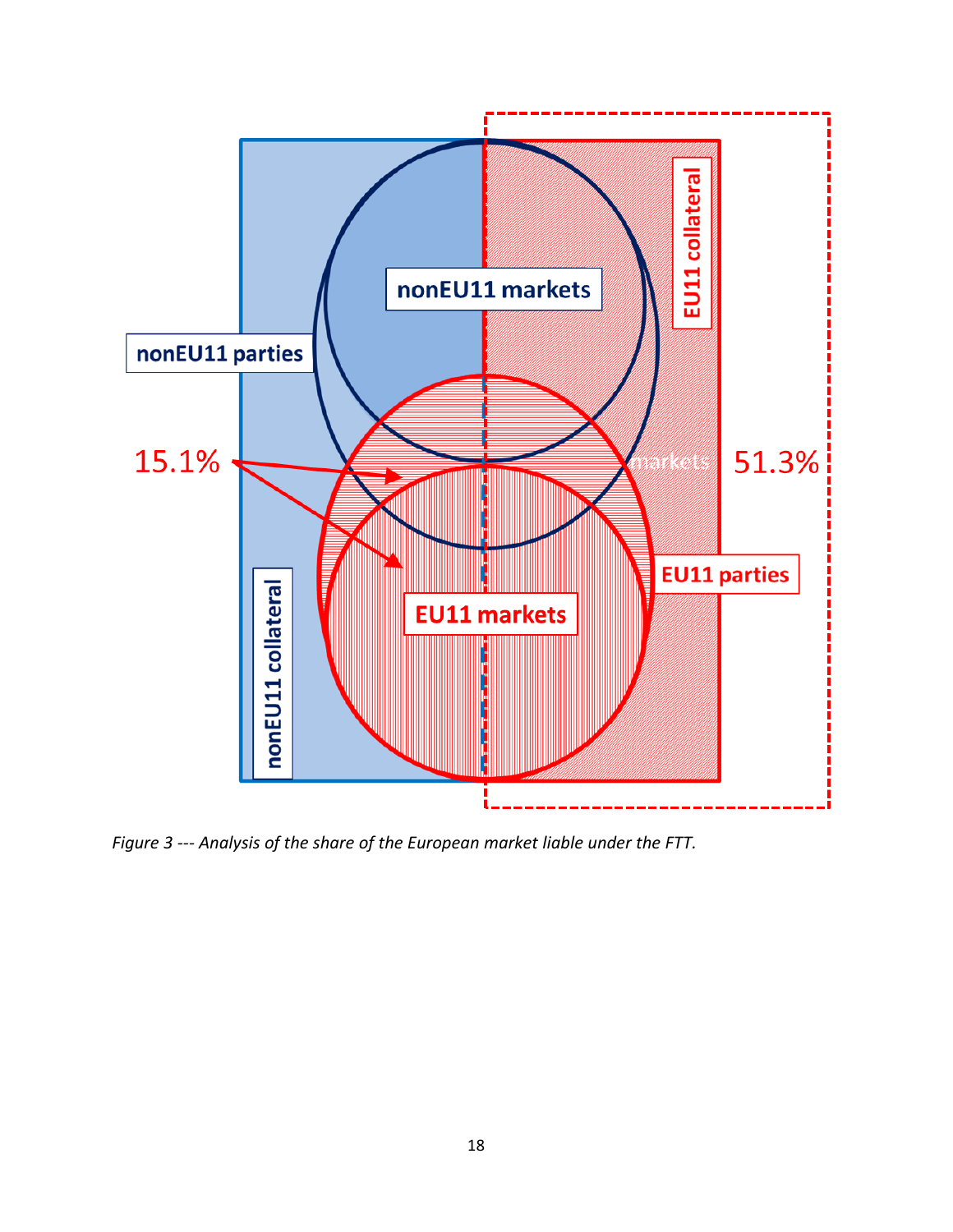### The impact of the FTT on the European repo market

6.3 DG Tax expects the FTT to destroy the overnight repo market. However, given the scale of the cost increases (see Table 2), other things being equal, it is difficult to see how repo would be economic out to at least one year.

6.4 Making a conservative assumption that only repos for terms shorter than six months would be taxed out of existence and, given that repos out to six months account for 88.3% of the market, the expected contraction would be about 59% of the European repo market (88.3% of 66%). However, the ICMA survey measures the value of outstanding repos, whereas the FTT would apply to each new transaction and its impact should therefore be measured against turnover. Whereas repos out to six months account for 83.3% of outstanding repos (as measured by the ICMA repo survey), they account for 99% of turnover (according to the ECB money market survey). Adjusting to take account of this, **the estimated total contraction in the European repo market is likely to be at least 66%.**

6.5 What would be left of the repo market would, at best, be a customised high-cost rump. As now, the function would probably be collateral transformation to meet regulatory liquidity requirements.

6.6 It should be noted that any calculation that may have been made by DG Tax of the impact of the FTT on the size of repo market would be an underestimate, because they have used the ICMA repo survey as their base for calculations, apparently unaware that the ICMA survey measures the value of outstanding repos, whereas the FTT would apply to each new transaction and should therefore be measured by turnover. The difference between shares of outstandings and shares of turnover can be significant. The table below gives some idea of the difference by comparing the maturity distribution of the December 2012 ICMA European repo survey (outstanding transactions in all currencies analysed by remaining term to maturity) compared with the ECB 2012 euro money market survey (new transactions in euros only analysed by original term to maturity).

|             | <b>ICMA</b> | <b>ECB</b> |
|-------------|-------------|------------|
|             | 12-Dec-12   | 2012       |
| $ON + open$ | 63.2%       | 18.40%     |
| TN to 1M    |             | 78.25%     |
| $1-3M$      | 16.0%       | 2.48%      |
| $3-12M$     | 7.0%        | 1.04%      |
| 12M+        | 5.9%        | 0.08%      |
| forward     | 7.8%        |            |

*Table 3 --- maturity distributions in terms of the value of outstanding contracts on 12 December 2012 compared with the turnover of repo over 2012*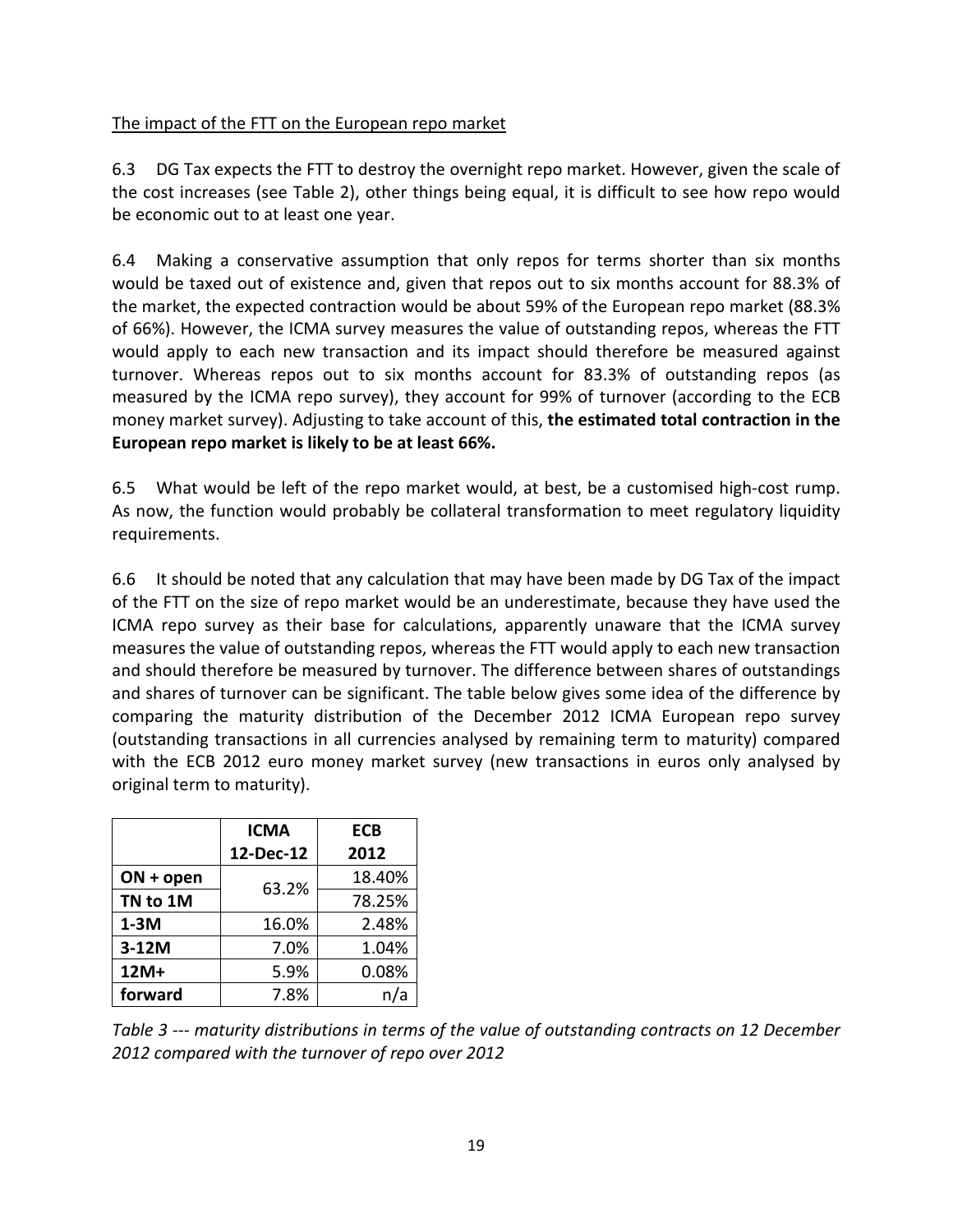6.7 It is also unlikely that DG Tax have factored in the impact of the extra cost of collateral movements such as substitutions of collateral. These would count as 'material modifications' to a repo and so would attract additional tax. Consequently, tri-party repo and GC financing systems (such as Eurex Repo's Euro GC Pooling system), in which frequent substitution is a key feature, would become even more uneconomic than bilateral repos, where substitutions are rare. Triparty repo, including GC financing, accounts for about 10% of the European repo market (of which almost 61% is against EU11 collateral).

6.8 One area of the European repo market that is likely to survive the FTT would be repos between non-EU11 parties against non-EU11 collateral, as these transactions would be untaxed, but to survive this sector would have to relocate to financial centres outside the EU11, probably London, given its existing market share and capacity.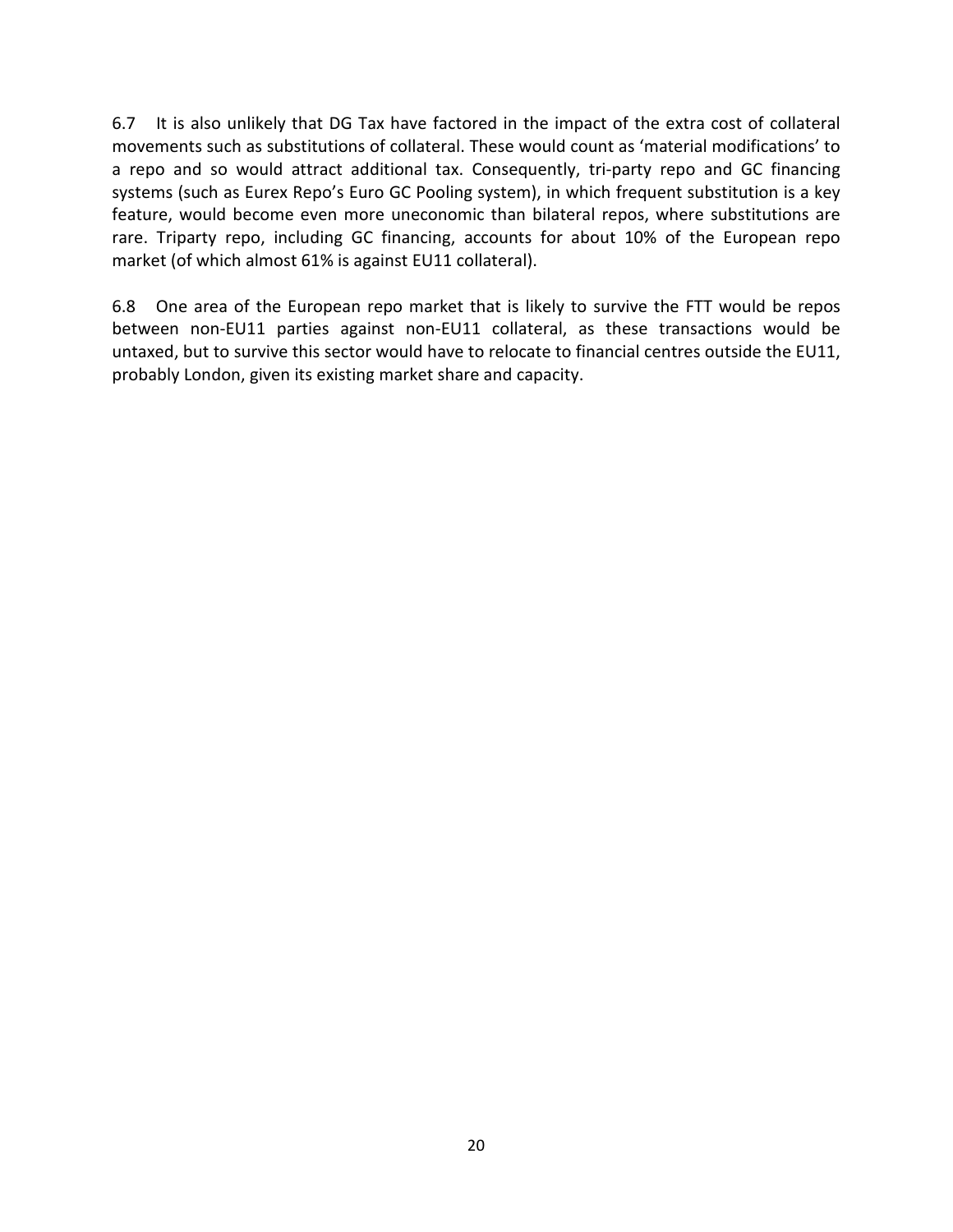# **7 Analysis**

7.1 This study was not commissioned to look at the principle of taxing financial transactions. There is no dispute that the financial sector should make a fair contribution to public finances. The object of the study is instead to consider the non-fiscal objectives of the FTT (changing market structure and behaviour) and the probable consequences of the proposed rates of taxation and scope of imposition on the repo and related markets and ultimately on the real economy.

7.2 In assessing the impact of the FTT on the repo market, it is essential to understand the role played by that market in particular and the financial market in general in financing the real economy. DG Tax does not seem to either fully understand and/or accept that role, and proposes to use the FTT to reshape the structure and operation of the financial market, essentially, by the fiscal suppression of financial intermediation.

7.3 DG Tax's misunderstanding of the functioning of the financial market is apparent in its proposition that 85% of all the transactions that take place between financial institutions are irrelevant to clients. It ignores the fact that many interdealer/bank transactions take place purely to hedge customer transactions. It is commonplace for several interdealer/bank transactions to be required to hedge one customer transaction. For example, an outright forward FX transaction for a customer requires an opposite spot FX transaction and an FX swap, which itself is a combination of spot and outright forward FX transactions. In other words, 2-3 interbank transactions are required for the single packaged transaction seen by the customer.

7.4 A similar process takes place in the fixed income market. Thus, a market-maker buying an off-the-run government or other less liquid security from an investor would typically finance the purchase until he can sell on the security with a repo and also hedge the interest rate exposure with an off-setting short position in an on-the-run government security borrowed through a reverse repo. And the same process is undertaken by primary dealers at auction.

7.5 The servicing of customers therefore results in a multiplier between the number of interdealer/bank and the number of customer transactions. The transaction multiplier is larger where, in order to meet a customer's particular set of circumstances, objectives and preferences, the transaction has to be customised. The transaction multiplier represents a process which is similar to 'mass customisation' in manufacturing, where customised products are assembled from components that are standardised and therefore benefit from economies of scale in their production and distribution.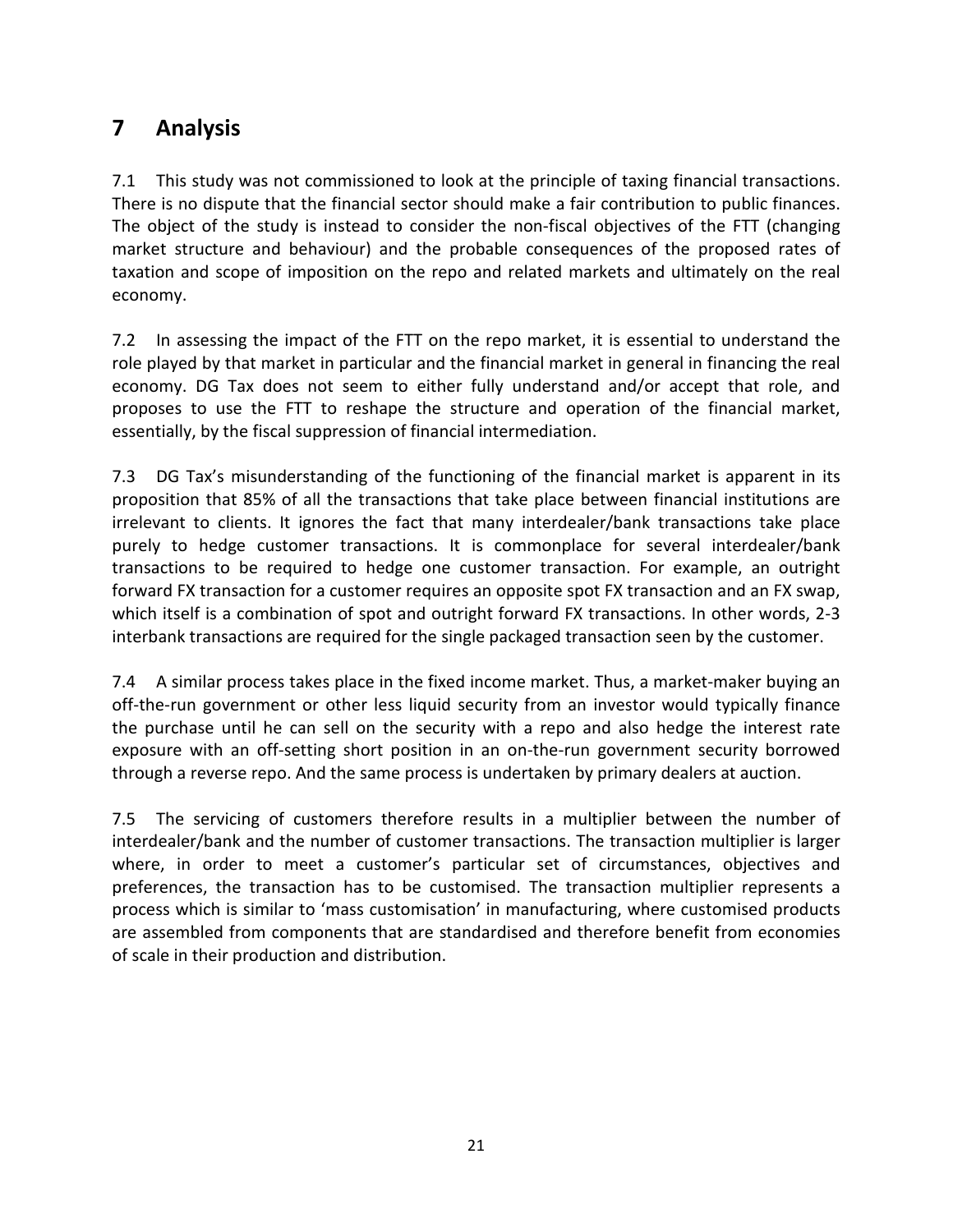7.6 Taxing interdealer/bank transactions out of existence would compel investors and firms in the real economy to undertake the purchasing and assembly of instruments that is currently delegated to specialist financial intermediaries. This would mean end-users devoting more time and resources to financial management or having to tolerate greater financial risk. Banks and dealers would therefore simply be replaced by larger corporate treasuries but without the same economies of scale. It is also likely that specialist agents would emerge to service customers, which would be a pointless reinvention of the market.

7.7 DG Tax's apparent failure to consider the consequences of suppressing financial intermediation is not simply because it misunderstands the mechanics of the market. Rather, it is because DG Tax does not accept the need for financial intermediaries. It is proposing a fundamentally different financial structure to connect investors to borrowers. The question is whether DG Tax's proposed structure is a practicable alternative to the current system of financial intermediation, in which the repo market plays a pivotal role. Can it efficiently perform the same functions as the money and securities market? What are the implications for the implementation of monetary policy and regulation? And what would be the impact on the financing of the real economy?

### Repercussions from the impact of the FTT on the repo market on the **money market**

7.8 Both financial institutions and firms in the real economy need to be able to make liquid investments. They maintain routine operational balances from which to make planned payments and prudential balances to cover unexpected payments. Exceptional balances are built up in anticipation of large payments such as dividends, loan repayments and acquisitions, and following sudden receipts from sales or the disposal of assets. All this money needs to be kept liquid and secure in anticipation of urgent use.

7.9 The repo market currently provides a secure home for liquid cash investment for institutional and corporate investors, who (1) do not have access to risk-free deposit accounts at a central bank, (2) have sums of money to invest that are too large to be protected by deposit insurance or (3) wish to limit the concentration of their credit exposure to commercial banks (even ones that are 'too big to fail'). For these investors, collateral is the only insurance available.

7.10 And just as investors require collateral, so borrowers have to provide it. Collateral is therefore essential to the flow of credit. Repo is the primary vehicle for collateralised credit. If the movement of collateral is impeded by the suppression of the repo market, the flow of credit would suffer. Financial institutions and firms in the real economy would find it harder and more expensive to raise working capital.

7.11 Without access to a repo market, or even money market securities (such short-term securities would also be taxed out of existence by the flat-rate FTT), investors who do not have access to central bank deposit facilities or who need to earn a market rate of return would be forced to invest in commercial bank deposits. In view of the uninsured and unsecured nature of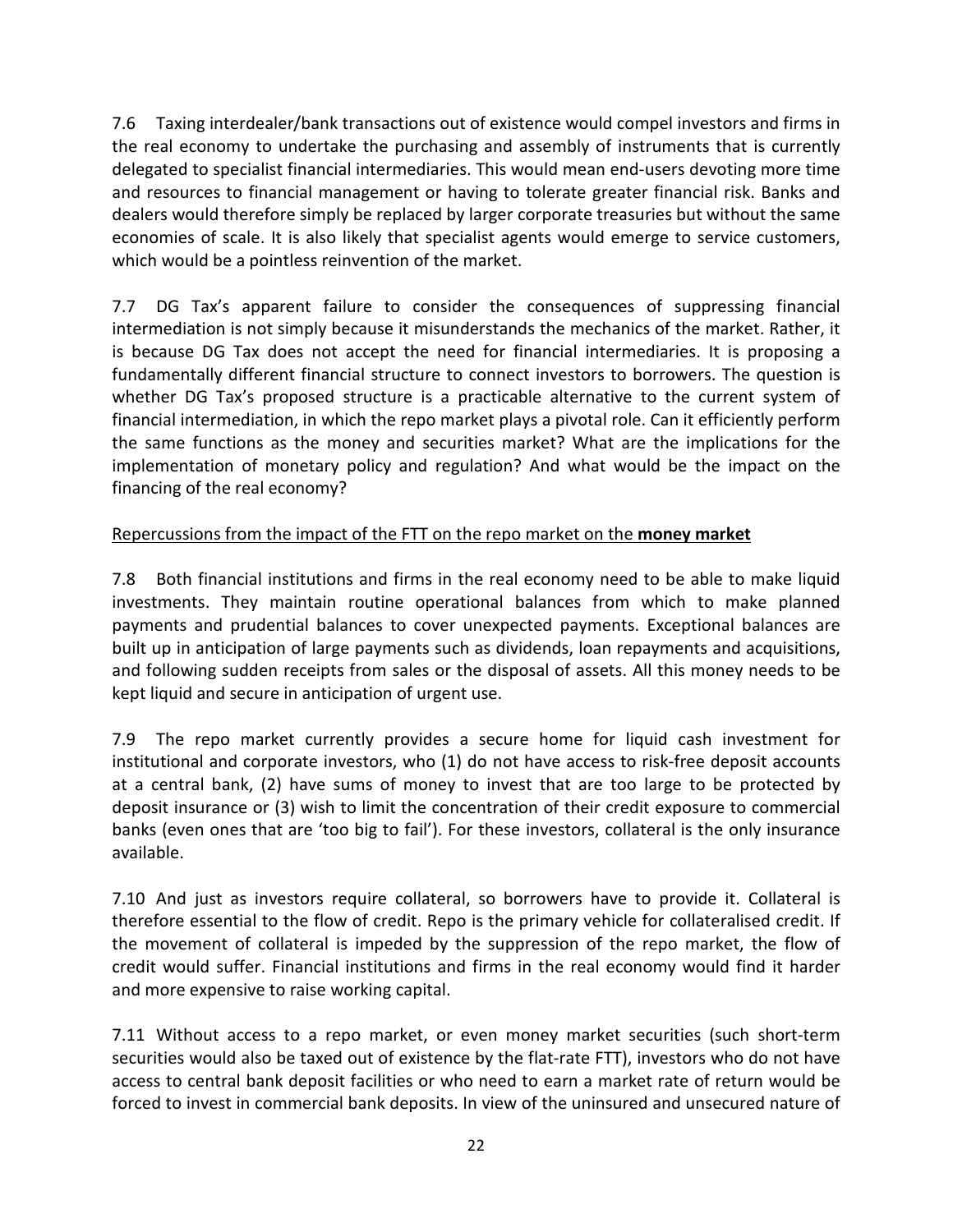this exposure, its concentration in a shrinking number of 'too-big-to-fail' banks and the suspicions created by the handling of the Cyprus crisis, this money would largely be deposited overnight, increasing the vulnerability of banks to runs and the moral hazard faced by the authorities. The more likely scenario, however, is that the EU11 would experience capital flight through using the untaxed escape route to banks outside the EU11 provided by deposits. This would drain liquidity from the domestic financial markets of the EU11, which would aggravate the structural frictions created by the FTT, and drive fault lines across the monetary landscape of the eurozone between the EU11 and the rest of the zone, with operational implications for the implementation of monetary policy. Such financial and monetary divergence would also undermine the integrity of the Single European Market.

7.12 The loss of the repo market and unsecured money market securities such as commercial paper and certificates of deposit would also impact bank lending in the EU11, including the provision of working capital to the real economy, by cutting off a major source of bank funding. Repo has become a major source of wholesale funding for banks as the unsecured market has shrivelled in the face of risk aversion and regulatory pressure. If the repo market were to disappear, banks would therefore face severe structural funding problems. Without repo and even money market securities, banks would have no source of short-term funding left other than customer deposits and central bank liquidity. There would probably be a disorderly acceleration of the deleveraging which the banking sector is already undergoing, as part of the G20's macro-prudential efforts to build higher capital ratios, causing an even sharper reduction in lending to the real economy than is currently being seen. It may be worth noting that the disappearance of money market securities would cause particular problems for the US dollar funding of EU11 banks, given the role played by US money market mutual funds, who have an exposure well in excess of USD 300 billion to EU11 banks (mainly, French and German).

7.13 The funding problems of banks would be exacerbated by the difficulties faced by EU11 banks in managing their marginal liquidity in the interbank market, where they would be restricted to seeking and making unsecured deposits. Unsecured overnight deposits have been the traditional tool of interbank liquidity management function because of the ability to settle in deposits late in the day. However, the desire to mitigate credit risk has encouraged banks to increasingly switch into repo. And bodies such as the ECB's Cogesi group have been facilitating this trend by encouraging and co-ordinating efforts to improve the efficiency of the settlement infrastructure to allow the use of repos later in the day. The suppression of the repo market would force banks to shift back to using riskier unsecured interbank transactions. If banks are constrained from borrowing in the interbank market to quickly supplement the supply of customer deposits and capital, which are relatively inflexible sources of finance, they would be less able to respond to unexpected or temporary demands for credit from customers. Less flexibility in the interbank market therefore means reduced capacity to extend credit to the real economy.

7.14 However, DG Tax expects the EU11 money market to shift to central bank repo and secured loans, because these instruments would not be taxed. For a number of reasons, this is very unlikely to happen.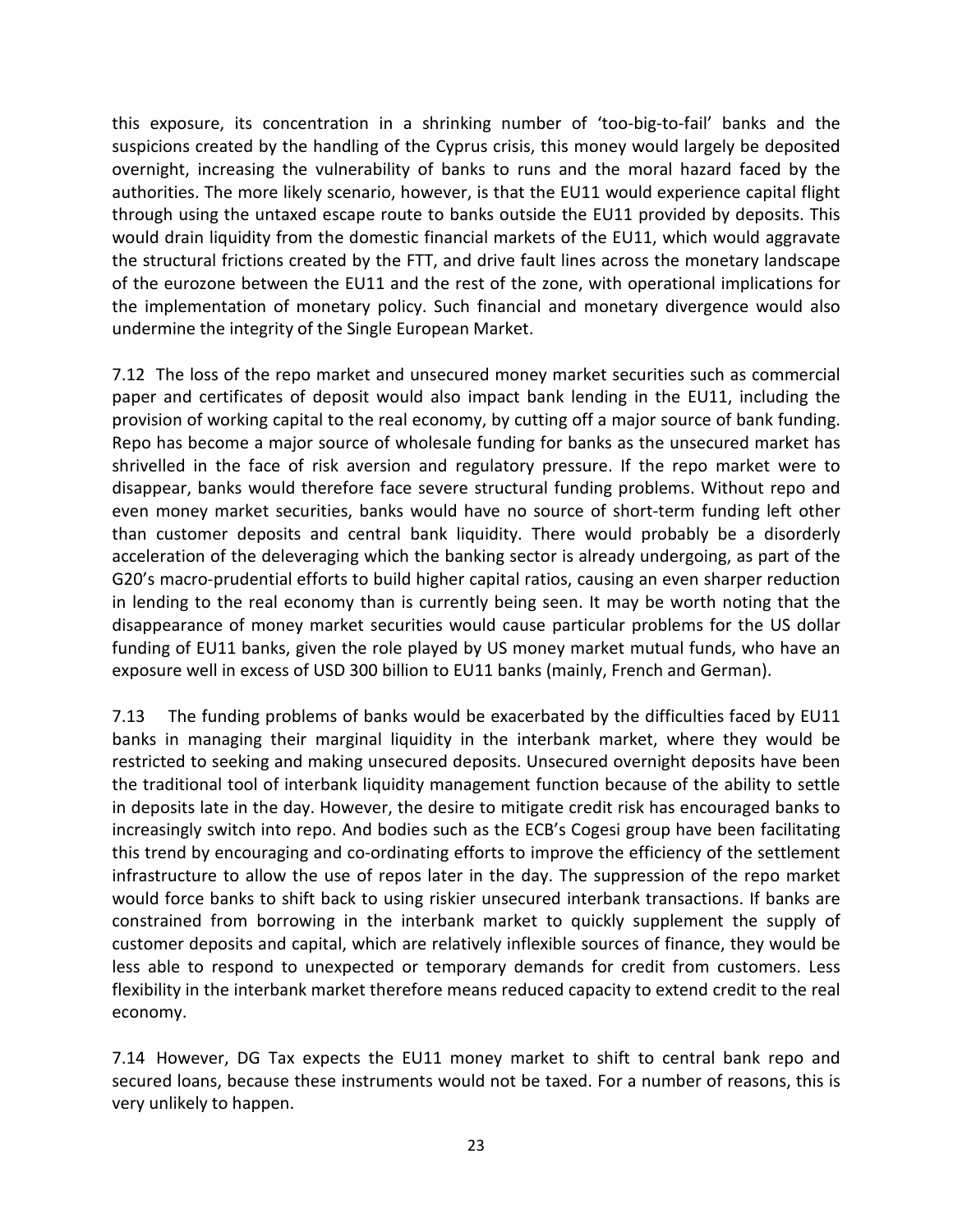7.15 As regards the use of central bank repos, permanently elevated use of central bank liquidity by EU11 banks is unlikely to be welcome by the ECB, which is currently seeking to reduce the reliance of the eurozone banking system on official financing and return banks to the money market. Nor could a central bank efficiently act as a substitute for the money market. Its facilities are not designed to perform the function of monopoly market intermediary. Nor would a central bank wish to take on this role, which would be a costly distraction to its core mission of managing monetary policy and expose it to systemic credit risk. Moreover, access to central banks is restricted to domestic commercial banks. Without a money market, foreign commercial banks and non-bank financial institutions would find access to short-term liquidity severely restricted.

7.16 The proposal to replace repos with secured loans is also problematic. A secured loan is an economic analogue to repo, being a loan collateralised by a security interest rather than the transfer of legal title to collateral, but is being exempted from the FTT because of the need to avoid taxing deposits, given their role as instruments of payment and legal obstacles. Although Security Financial Collateral Arrangements are envisaged under the Financial Collateral Directive, they are untested in the market and lack the infrastructure of repo (including a standard master agreement). But, more fundamentally, security collateral arrangements do not carry with them the right of set off following a default. Under a repo (or securities loan), on a default by one party, the other has a contractual right to determine and set off (net) the market value of the exposure against the market value of the collateral (with only the balance payable by one party to another). As the defaulting party has sold all property rights in the collateral, its liquidator or administrator should not be able to interfere in this process. In contrast, a security collateral arrangement has to be enforced, usually by way of exercising the attendant power of sale. But as the security interest is a property right (ie the collateral-giver retains a proprietary interest in the collateral and gives only a limited property interest to the collateral-taker), enforcement can get caught up in the insolvency proceedings of the defaulting party.

7.17 The use of security interests also raises the issue of how far many financial institutions can continue to encumber their balance sheets. Asset encumbrance is an issue of major concern to regulators. A repo does not encumber the balance sheet, as it is an outright sale of an asset for cash.

#### Repercussions from the impact of the FTT on the repo market on the **implementation of monetary policy**

7.18 Under normal conditions, the repo market plays a crucial role in the implementation of monetary policy. The collateral provided to central bank is mobilised in the interbank/interdealer repo market, and credit flows back through the interbank and then the interdealer repo market, ultimately influencing the extension of credit to the real economy. As argued above, liquid collateral is essential to the flow of credit in the modern financial system and repo is the primary vehicle for collateralised credit. If the movement of collateral through the market is impeded, the flow of central bank credit would also be adversely affected. The suppression of the EU11 repo market by the FTT would therefore destroy the framework of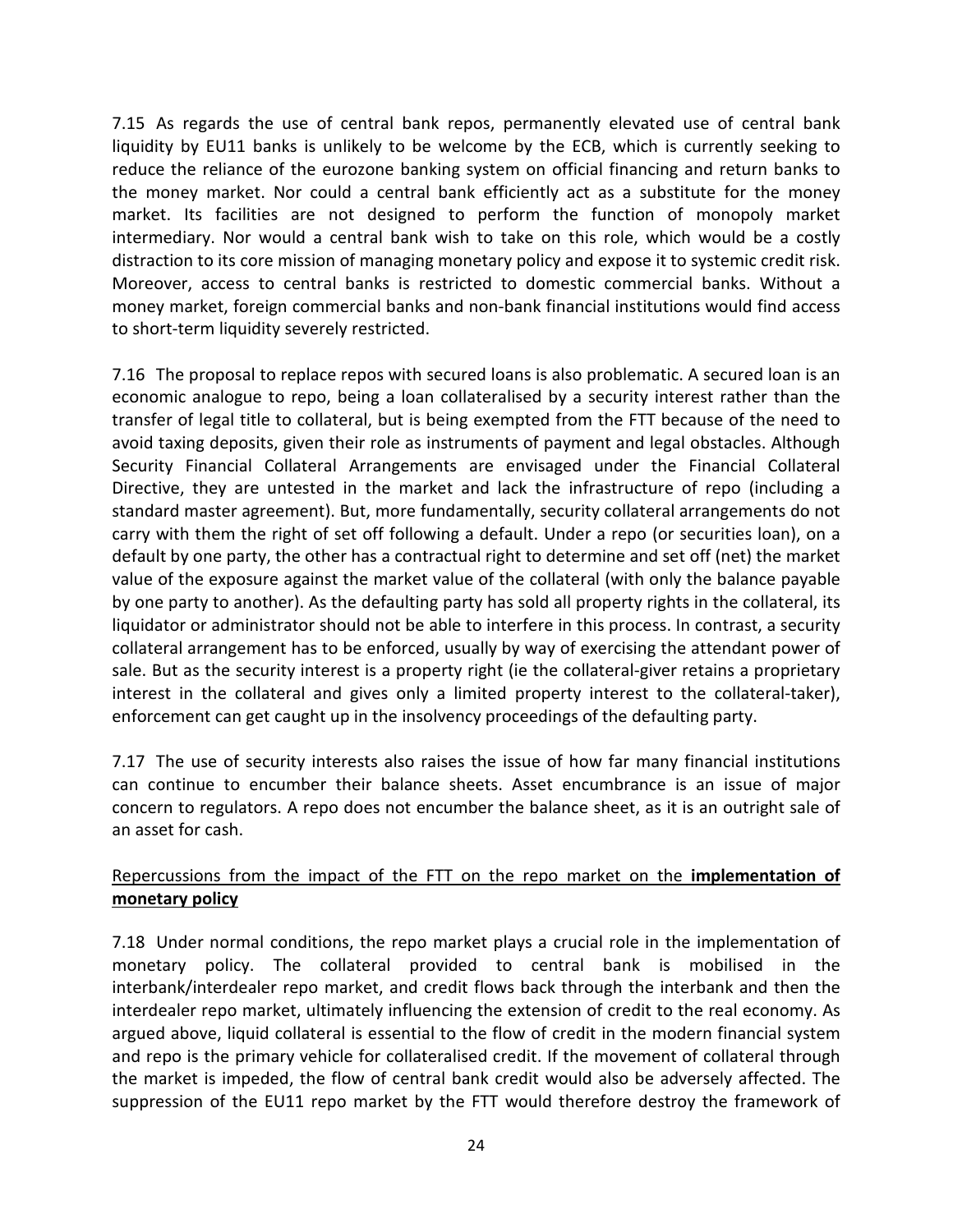collateralised transactions through which monetary policy is transmitted to this segment of the eurozone. As noted already, this would create problems in co-ordinating the implementation of a consistent monetary policy across the eurozone.

7.19 The loss of the repo market would also reduce the ability of central banks to monitor the expectations of investors and borrowers in the EU11, and the efficiency with which they can signal changes in their policy stance in order to influence these expectations. In other words, the ECB would become partially blind and mute.

7.20 It must also be remembered that central banks lend against collateral for the same reason as everyone else: to mitigate their credit risk. If a bank that that has tapped central bank liquidity fails, the central bank can sell its collateral in the market. But the collateral can only be sold, if the market in that security is liquid. There would be no liquidity without an active repo market, given the pivotal role that this market plays in supporting intermediation in the securities market. The loss of the EU11 repo market would therefore expose the ECB to increased credit risk in its lending to EU11 banks. This would argue for exceptional haircuts on EU11 collateral.

### Repercussions from the impact of the FTT on the repo market on the **securities market**

7.21 The repo market also exists to service other financial markets, in particular, the market in securities and their derivatives. The role of repo in secondary markets is reasonably well understood. It allows market-makers to efficiently fund inventory and borrow securities in order to cover the short hedges needed to allow investors to buy and sell at optimum moments and without risky delays. It also performs the vital but mundane, and often overlooked, function of allowing securities to be borrowed by market-makers and others in order to ensure timely delivery and avoid accidental settlement failures. In the derivatives market, repo allows the funding and covering of hedge and arbitrage positions, and facilitates timely delivery on bond futures and option contracts. Consequently, no security or derivative can be liquid without a repo market.

7.22 But even in the primary market, repo plays a critical role. The basic mechanics of primary dealing and syndication are not dissimilar to secondary market-making. Primary dealers and underwriters need to fund holdings of new issues and borrow to cover the short positions needed to hedge their underwriting risk. Consequently, repo is also critical for the distribution of new issues.

7.23 In DG Tax's alternative financial model, new issues would be distributed directly from issuer to end-investor, the implication being that there would be no need for primary dealers or syndicates. The FTT is seen as a disincentive to force investors to migrate out of the secondary market and into the primary market. A very limited secondary market is expected to linger but would operate, not through market-makers and other broker-dealers acting as principal intermediaries, but through pure agency brokers.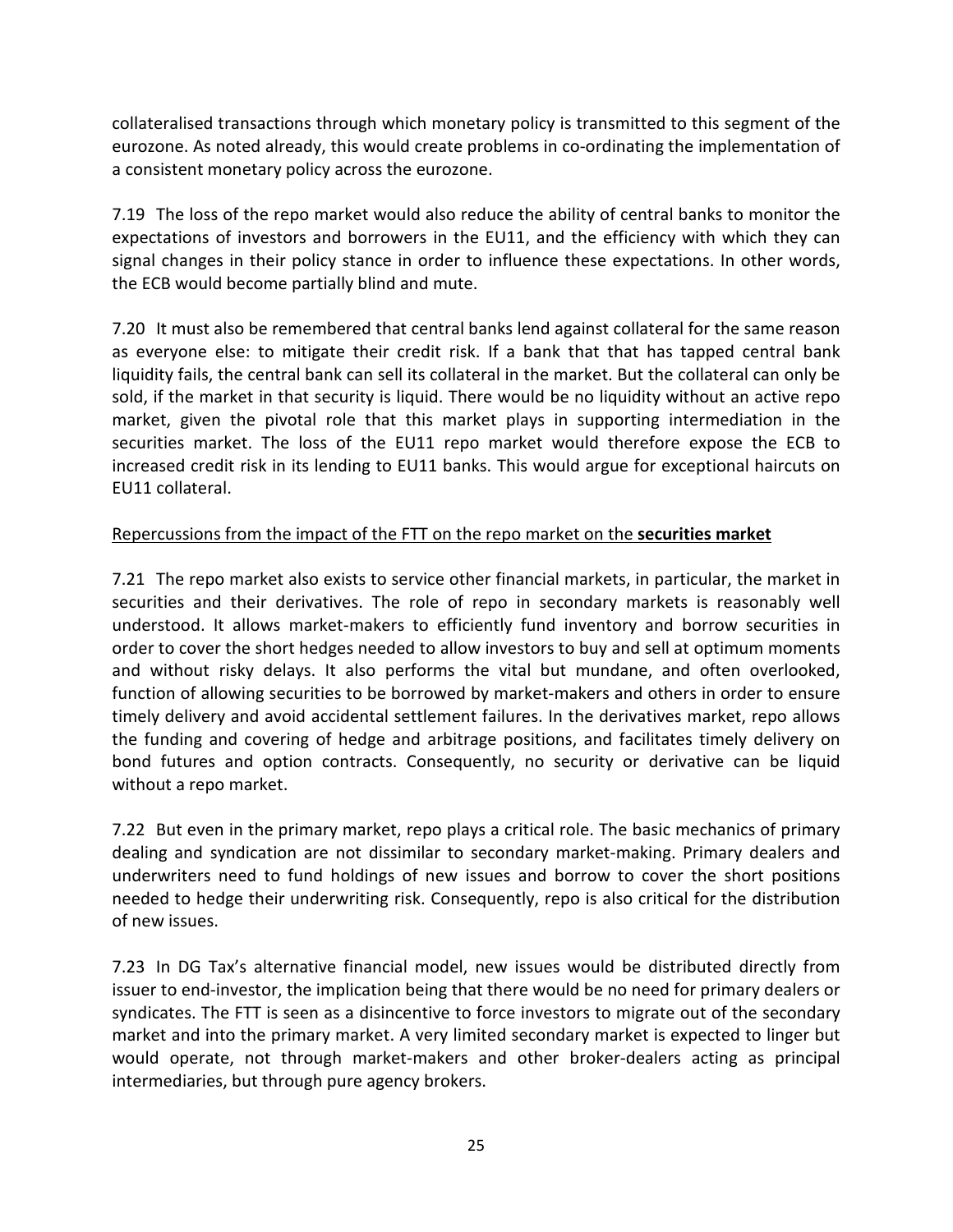7.24 DG Tax's vision appears, in effect, to be a purely exchange-traded market that investors would access directly. This vision may have been inspired by the example of order-driven, commission-paying, exchange-traded markets in equity. The problem is that such markets are, in practice, limited to standardised instruments, such as equity, that trade in small size.<sup>[15](#page-25-0)</sup> And this model is not even universal for equity. It would be totally unsuitable for fixed income. This is a much larger, faster market in a more diverse set of often more complex instruments (there are some 200,000 issues in Europe, ranging from plain vanilla default-free government bonds through to heavily-structured credit products such as CDO). As a result of the diversity of issues, the complexity of many securities and the larger transaction size required by the typical issuers and the largely institutional investor base, buying and selling orders for many fixed-income securities are too infrequent to allow supply and demand to be efficiently matched on an exchange or similar order-driven venue. Other issues are traded in transactions that are too large to be exposed to such a public market. In both cases, efficient distribution requires the active participation of market-makers in order to function smoothly.

7.25 And in contrast to the order-driven pricing typical of equity, fixed-income securities are priced in both the primary and secondary markets in terms of spreads against benchmarks provided the secondary market prices of the most liquid issues. Efficient price formation in the benchmark issues in turn depends on active trading in these issues by market-makers, while spreads against their prices depend for validation on hedging and arbitrage by market-makers and other broker-dealers. This means that the secondary market is more crucial for the pricing of illiquid securities such as corporate bonds, ABS and many MBS --- and the efficient financing of the real economy --- than even for more liquid securities such as government bonds. It is noticeable that, prior to the establishment of repo markets, yield curves tended to be distorted by anomalies arising because of the difficulty of funding and covering hedging and arbitrage transactions without a repo market. Distorted yield curves make the pricing of new issues difficult and primary markets less efficient. They also preclude the accurate valuation of portfolios.

7.26 If investors are forced to switch to direct participation in the primary market, rather than also buying in the secondary market, the absence of underwriting by primary dealers and issuing syndicates would mean issuers taking the risk of pricing new issues and investors taking the risk of bidding in auctions directly upon themselves. It would also be difficult for such market users to structure issues to match their unique risk profiles and preferences. Managing the issuance of their own securities would be a particular problem for smaller issuers, including typical corporates, and smaller investors.

7.27 Reliance upon primary issuance also raises the question of how investors would be able to buy between auctions or syndications, which tend to be infrequent events, even for government bonds? And, given that issuance is a one-way flow, how would investors be able to sell when they needed to?

<span id="page-25-0"></span><sup>&</sup>lt;sup>15</sup> Ironically, small transaction size is one of the reasons behind the emergence of high frequency trading (HFT), which is one of the prime targets of DG Tax.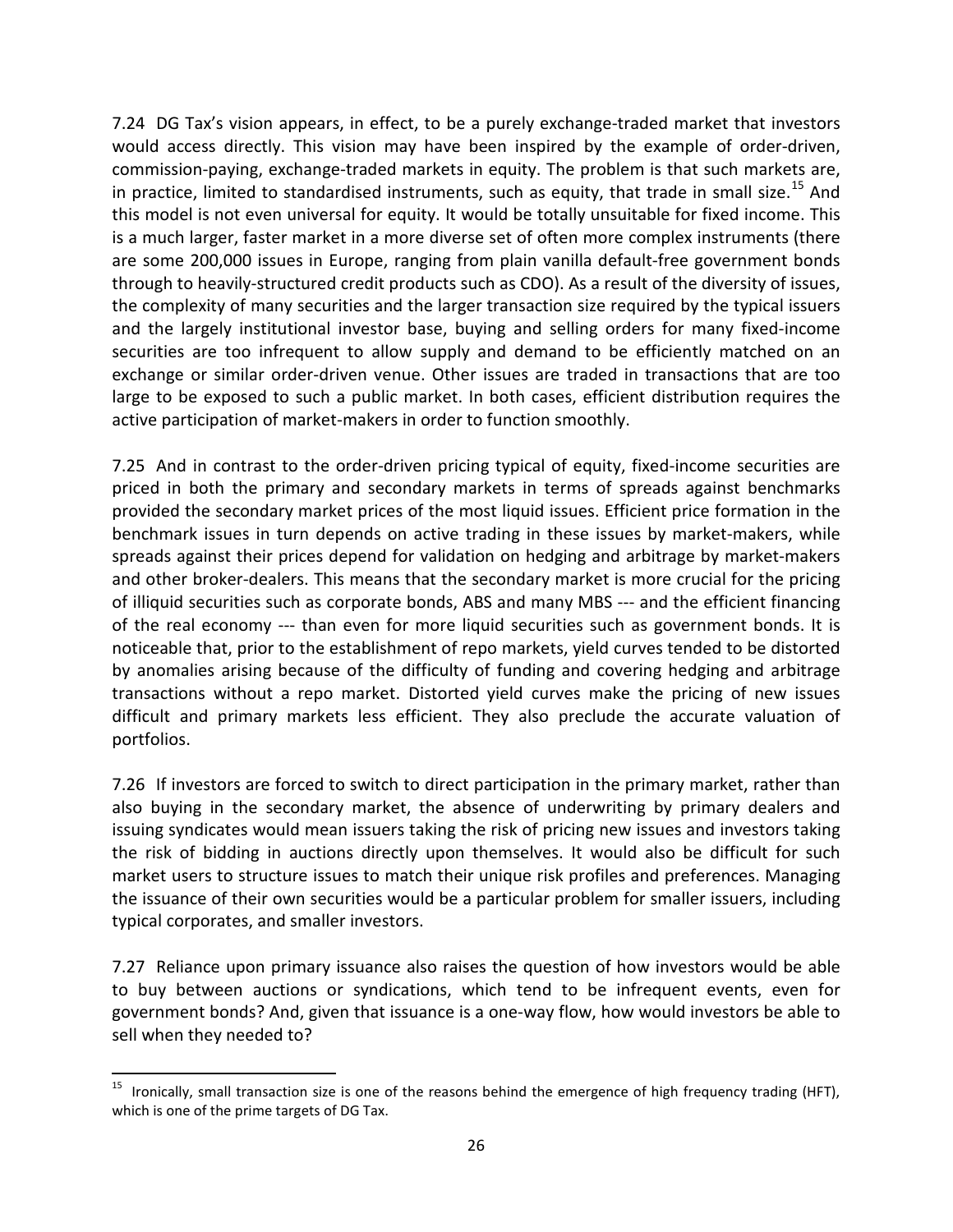7.28 DG Tax believes the solution is 'a move towards more long-term handling of funds' by investors, in other words, a wholesale switch to buy-and-hold investment strategies. Unfortunately, the world is an uncertain place and circumstances change. Investors can also make the wrong choices. It is therefore important for them to be able to react swiftly to news and to correct mistakes by reallocating their portfolios. This is the function of the secondary market. And market-makers exist to minimise the risks of reallocation by allowing investors to buy and sell when they want to. Without repo, they cannot do this.

7.29 DG Tax appears happy to see an estimated 15% reduction in the size of the securities market. However, given the typical chain of transactions involved in the distribution of fixedincome securities, this would seem a gross underestimate of the impact of the FTT. The cascading of tax charges down the chain to the ultimate buyer would render much of the secondary market in fixed-income totally uneconomic. The damage would be compounded by the loss of the repo market, on which the securities market depends for funding long positions and covering short positions. In the US, the growth in the stock of marketable government debt is demonstrably correlated with the growth in turnover in the repo market. This relationship can be expected to work in reverse.

### Repercussions from the impact of the FTT on the repo market on **financial stability and regulation**

7.30 One of the pillars of the new global regulatory framework being constructed under the direction of the G20 and within the Basel process is the collateralisation of financial transactions, directly and through mandatory clearing across of standardised transactions across CCP (in Europe, under legislation such the European Market Infrastructure Regulation or EMIR). Collateral needs to be traded because collateral requirements differ between collateraltakers such as central banks, CCP, payment systems and lenders, and mismatches inevitably arise between particular collateral requirements and the holdings of collateral-givers. The repo market is the principal venue for trading collateral. It is where, for example, securities can be converted into the cash collateral typically required by CCP or where a security not eligible as collateral in a payments system can be exchanged for another security that is eligible. Without the ability to trade collateral, it is likely that cash balances would have to increase, for direct use as collateral or to allow other types of collateral to be purchased when needed. Increased cash holdings are inefficient. They also assume that firms have access to a secure money market in which to place this money. This would not be the case if the short-term repo market is taxed out of existence by the FTT.

7.31 Forcing the money market back onto an unsecured basis would not, as DG Tax claim, be consistent with regulatory measures to avoid future crises. The de-collateralisation of the financial market through the suppression of repo and secondary market bond trading runs completely counter to the direction of travel of the G20 and Basel regimes. It also ignores the lessons of the recent crisis. Although at times stressed, the repo market was far more resilient than the unsecured money market, which simply evaporated beyond overnight. And it cannot be conducive to financial stability to force institutional and corporate investors to accept the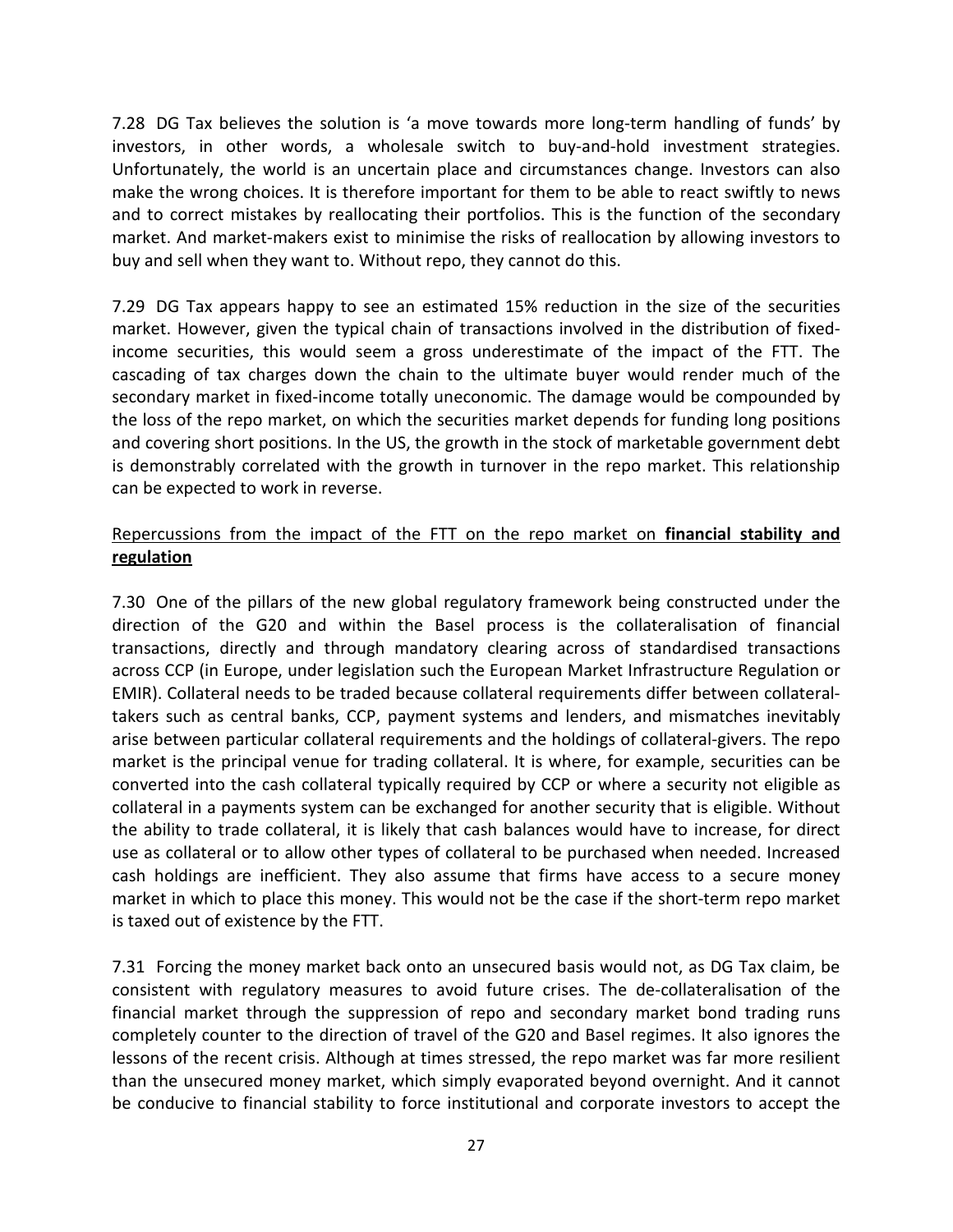risk of a higher concentration of uninsured, unsecured overnight exposures to a shrinking number of commercial banks.

7.32 As the FTT would not discriminate between movements of securities on the basis of whether they were for trading, investment or collateral management, it would have the effect of making collateral management uneconomic. The problem would be exacerbated if collateral substitutions were classified as taxable 'material modifications' of a transaction. Optimisation of collateral portfolios, a key functionality of tri-party collateral management systems, would become impractical, which would impair the efficiency of collateral usage.

7.33 Fiscal suppression of the repo market would also undermine regulatory initiatives seeking to ensure that financial intermediaries maintain adequate liquidity buffers. New liquidity regulations are predicated on the assumed existence of a liquid short-term repo market. For example, the liquidity of government bonds, the prime example of a liquid asset for regulatory purposes, depends on an active secondary market, which in turn depends on an active repo market. Indeed, one of the regulatory criteria for identifying liquid assets is the existence of an active repo market. Another example of the regulatory presumption of the existence of a liquid short-term repo market is the investment limits being imposed on money market mutual funds, which assume there would be secure, short-term markets in which funds can invest with minimal credit and liquidity risk.

7.34 The loss of the short-term repo (and securities lending) market would also exacerbate systemic operational risk by removing the means of borrowing securities to prevent delivery failures. The FTT therefore conflicts with regulatory initiatives such as the acceleration of securities settlement in Europe from T+3 to T+2. Accelerated settlement reduces credit and liquidity risk, but at the cost of increasing operational pressure on settlement processes and infrastructure. Slight mismatches between deliveries and receipts of securities can burgeon into settlement logjams and firms have less time to rectify mistakes. An efficient short-term repo (and securities lending) market is an essential means of smoothing settlement and covering those mistakes.

7.35 The fundamental problem with the non-fiscal objective of the FTT is that tax is a very blunt and uncertain tool for financial regulation. And it inherently suffers from a classic mismatch between the number of policy objectives and the number of policy tools: trying to hit several targets at the same time. Optimum calibration is impossible in these circumstances. Indeed, the rate of the FFT has been set to generate a certain amount of revenue and with no consideration as to its 'regulatory' impact. Taxes should be designed solely to achieve fiscal objectives. Prudential problems such as excessive risk-taking should instead be targeted through prudential regulation. Similarly, concerns about the 'churning' of customer portfolios and the size of management fees charged by active investment managers should be addressed through the regulation of the conduct of business and by enhancing competition.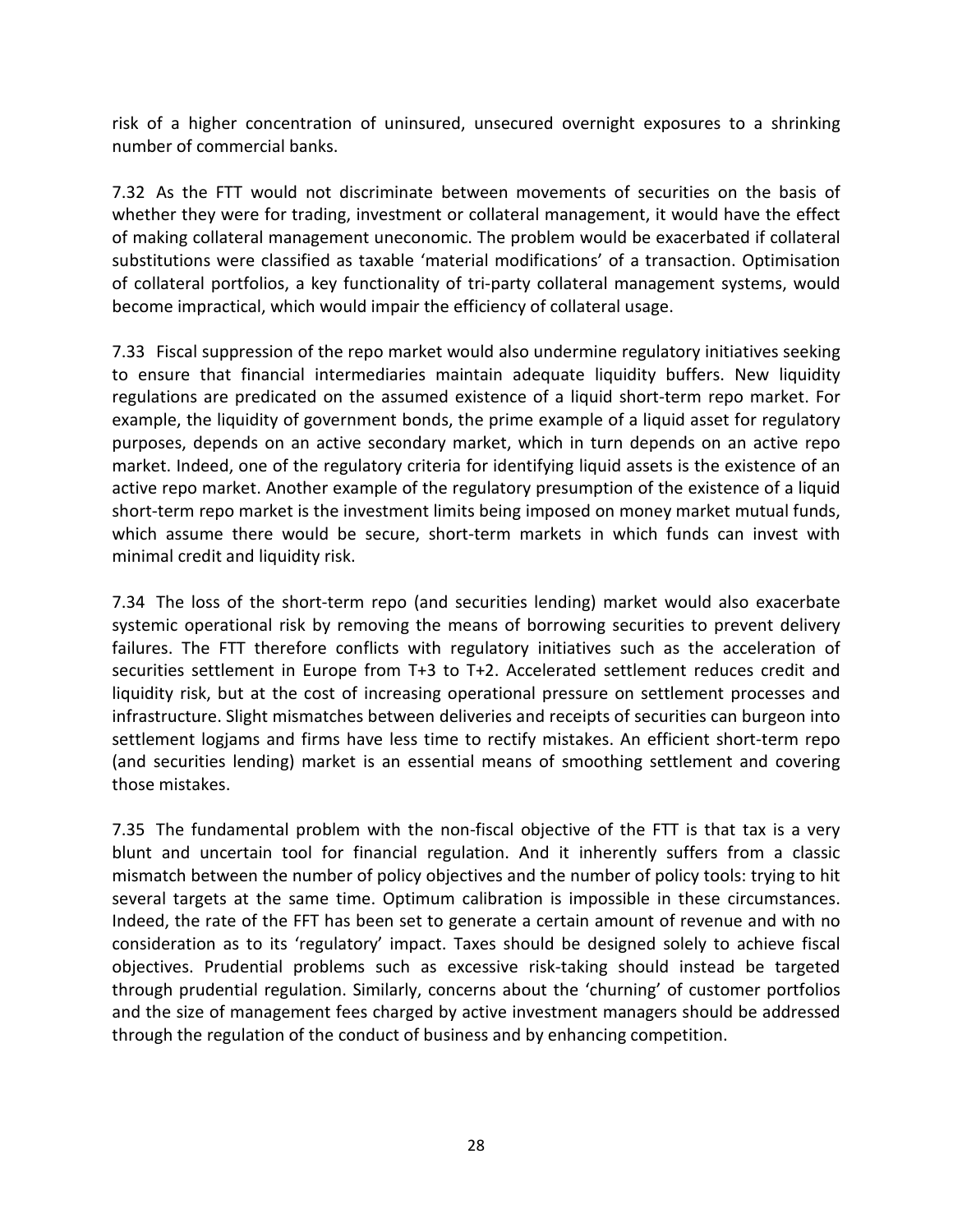Repercussions from the impact of the FTT on the repo market on the **real economy** -- according to DG Tax

7.36 The impact on the real economy and household finances of reduced intermediation is expected by DG Tax to be limited. They hope to avoid negative knock-on effects by ring-fencing ordinary banking transactions such as providing capital to enterprises and private households, and payment services. Moreover, they argue that 'the relative attractiveness of financial instruments would edge down as compared to investing in the real economy', so that 'some of the capital presently locked in financial market activities might be re-channelled to finance additional investment in the real economy'.

7.37 DG Tax's econometric model estimates an overall loss of 0.28% of GDP in long run, although they claim that the 'smart recycling' of additional public revenues back into the economy could be worth 0.2%. They also estimate that the cost of capital in the EU11 would rise by 7bp and that the cost of capital in non-EU11 Member States would also rise, albeit marginally. However, the cost to firms issuing securities is expected by DG Tax to be offset by spread contraction. The hedging costs of global industries (eg energy, investment goods and global trade-intensive sectors) are projected to rise by 1bp but this is expected to be offset by the squeezing out of excessive intermediation. No negative employment effects are predicted, as it is argued that the main impact of the FTT would be on non-labour intensive activities such as HFT.

7.38 DG Tax does not believe that the massive increase in the cost of financial intermediation would feed through to the real economy and households. It stated that 'only in case financial institutions were able to pass of the tax on to their enterprise clients, some minor increases in the cost of [transactions] could materialise. However, these should remain rather limited as most effects will have to be swallowed by the financial sector itself as 85% of all transactions take place amongst financial institutions with no outside client in sight'.

### Repercussions from the impact of the FTT on the repo market on the **real economy** --- possible unintended consequences

7.39 DG Tax's econometric model makes a number of simplifying assumptions, including a closed economy (ie no relocation). It also applies FTT only once to each transaction, rather than to both sides of each transaction undertaken by an intermediary, and does not taken account of the rapidly cascading cumulative impact of the FTT along a chain of intermediaries. The result is to underestimate impact of the FTT on the market and the end-cost to borrowers.

7.40 DG Tax's expectation that the real economy can be insulated from the impact of the FTT on the financial market is very optimistic. They appear to be working on the basis of an implicit assumption that the financial market has a separate and largely irrelevant existence to the real economy. In practice, the financial market exists because the principle of the division of labour, specialisation and economies of scale applies as much to the management of money and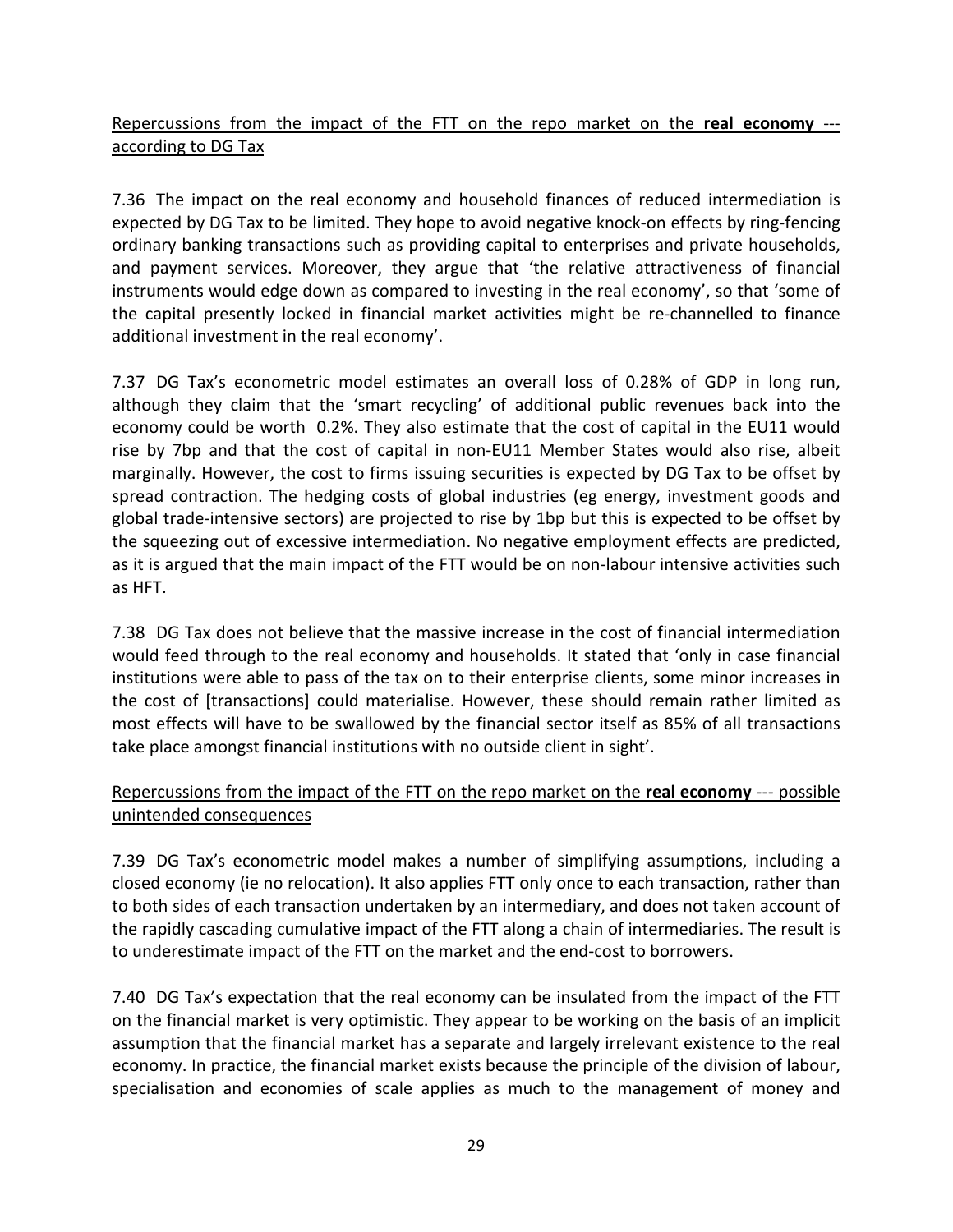financial risk as it does to the production and distribution of goods and services in the real economy. If the financial market did not exist, firms in the real economy would have to devote more resources and managers would have to devote more time to functions that are strictly ancillary to the specialist activities in which they have a comparative advantage.

7.41 It has been argued already that the suppression of the repo and secondary bond markets by the FTT would impose serious inefficiencies on firms investing cash and create obstacles to others raising working capital. It would have a stultifying impact on the issuance of securities and therefore on the ability of firms in the real economy to raise capital. And it would impede the ability of investors to implement flexible investment strategies and allocate capital efficiently, damaging long-term growth potential of the economy and eroding the return on investors' savings. Immediate and serious damage would be inflicted on the real economy of the EU11 through the disruption to the flow of credit caused by the cessation of the flow of collateral, as this would create a shortage of working capital. In the long term, there would be serious reductions in investment in the real economy because of the increasing cost and risk of capital-raising.

7.42 The additional cost of raising working and investment capital within the EU11 would disadvantage EU11 financial institutions and corporates against their EU competitors and even more so against competitors in non-EEA countries. And the EU11 would also see a reduction in economic growth through an exodus of financial services, notwithstanding DG Tax's confidence that relocation can be prevented. Regional corporate treasuries can be relocated without much difficulty. And as explained already, funds in the form of (untaxed) deposits can be transferred to non-EU11 subsidiaries to invest in untaxed and undamaged money markets elsewhere in the eurozone or offshore in London. There is also no reason why global funding subsidiaries could not be set up outside the EU11 or even the EU, in order to shield non-EU11 investors from the FTT and reduce the cost of funding.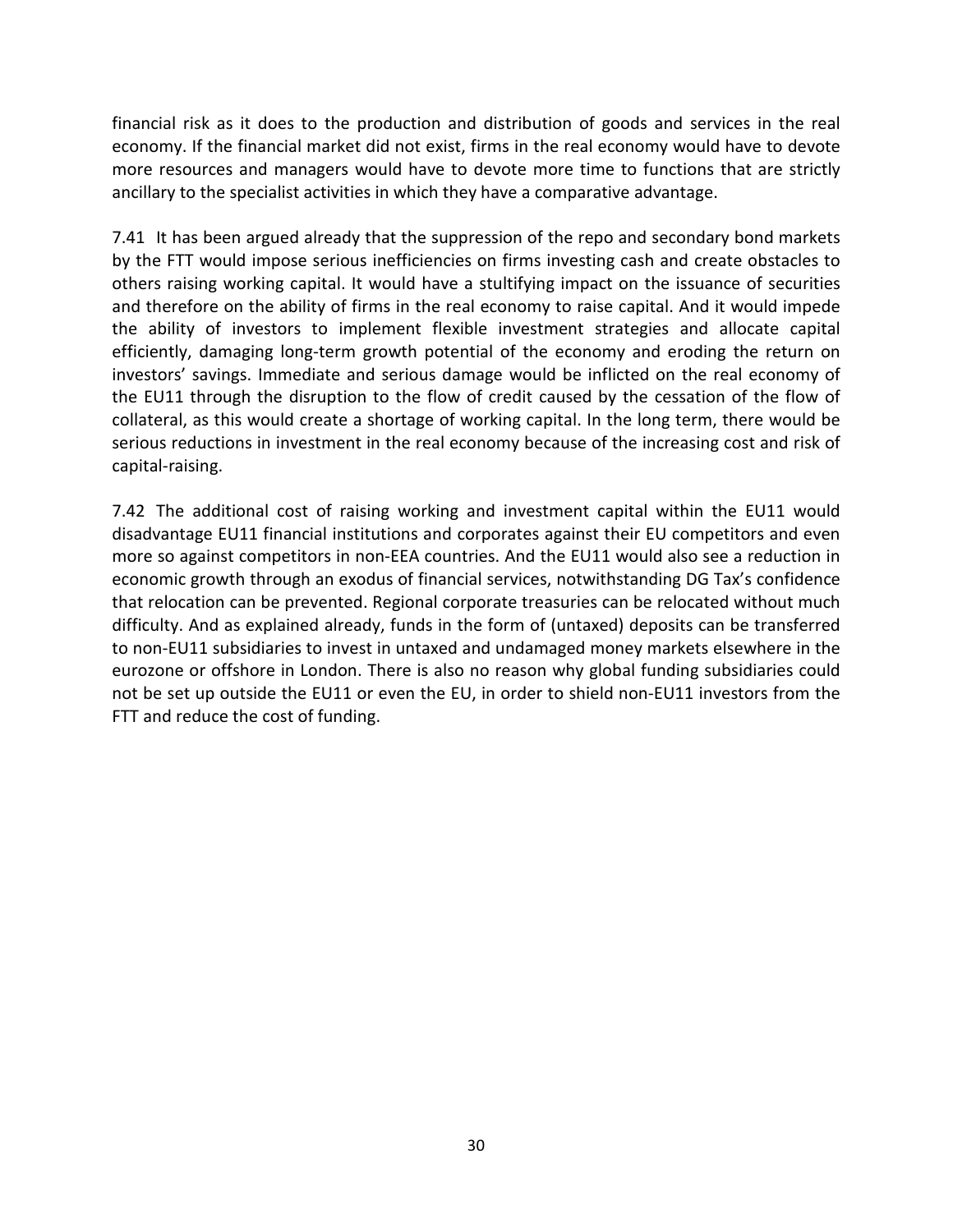# **8 Conclusions**

8.1 Much of the debate about the proposed FTT has been focused on its possible 'unintended consequences' in terms of damage to the financial market, for example, through the impact of the flat rate of taxation on short-term transactions such as repo and secondary market bond trading. However, the declared objectives of the tax make it clear that the dismantling of the market is in fact a very intentional consequence. In addition to its fiscal objectives, the FTT is designed to radically re-engineer the financial market. The paradigm of financial intermediation is to be suppressed and an alternative financial system fostered which largely dispenses with primary dealers, market-makers, broker-dealers and other principal intermediaries. The focus of the debate is therefore whether the FTT would damage the real economy.

8.2 Whether one believes there would be damage to the real economy hinges on whether one believes that the alternative financial system sketched out by DG Tax is practicable. At this point, the debate about the FTT risks becoming ideological. However, there are sufficient questions about the viability of the post-FTT financial world envisaged by DG Tax to justify fundamental amendments to the proposal, especially given the catastrophic consequences of this experiment.

8.3 The inspiration for the alternative financial model being proposed by DG Tax seems to be drawn from the equity market, although the particular form envisaged would be radical even there. In the money and fixed-income markets, that model is completely unworkable. That it has been proposed hints at a lack of familiarity with these markets. There would also appear to be a lack of appreciation of the essential nature of collateral in the modern financial market, particularly its importance to investors too large to be eligible for deposit insurance and with no access to central bank deposit facilities. Collateral is essential to the supply and flow of credit in a modern financial system. DG Tax's proposal would therefore certainly have unintended consequences for the real economy, but it would also have serious adverse consequences for the issuance of public debt, the implementation of monetary policy and financial stability.

8.4 The destruction of the market in repo and money market securities by the flat rate of taxation would force institutional and corporate investors back into the unsecured deposit market, probably at the overnight end and in banks considered 'too big to fail', making the financial system more vulnerable to runs, increasing the moral hazard faced by the authorities and ramping up systemic risk by unravelling the process of collateralisation that has become a central policy in the evolving global regulatory framework being driven by the G20 and the Basel regime. The elimination of term funding in the money market would seriously undermine the ability of commercial banks to build liquidity buffers. Collateral management would be made too expensive and the infrastructures designed to enhance the efficiency of collateral management --- ATS, CCP and tri-party systems --- would cease to be viable. Issuers and investors would have to take greater operational risk or tolerate higher levels of financial risk through direct participation in the primary market. The claim by DG Tax that the FTT would complement regulatory measures to avoid future crises is therefore simply untenable.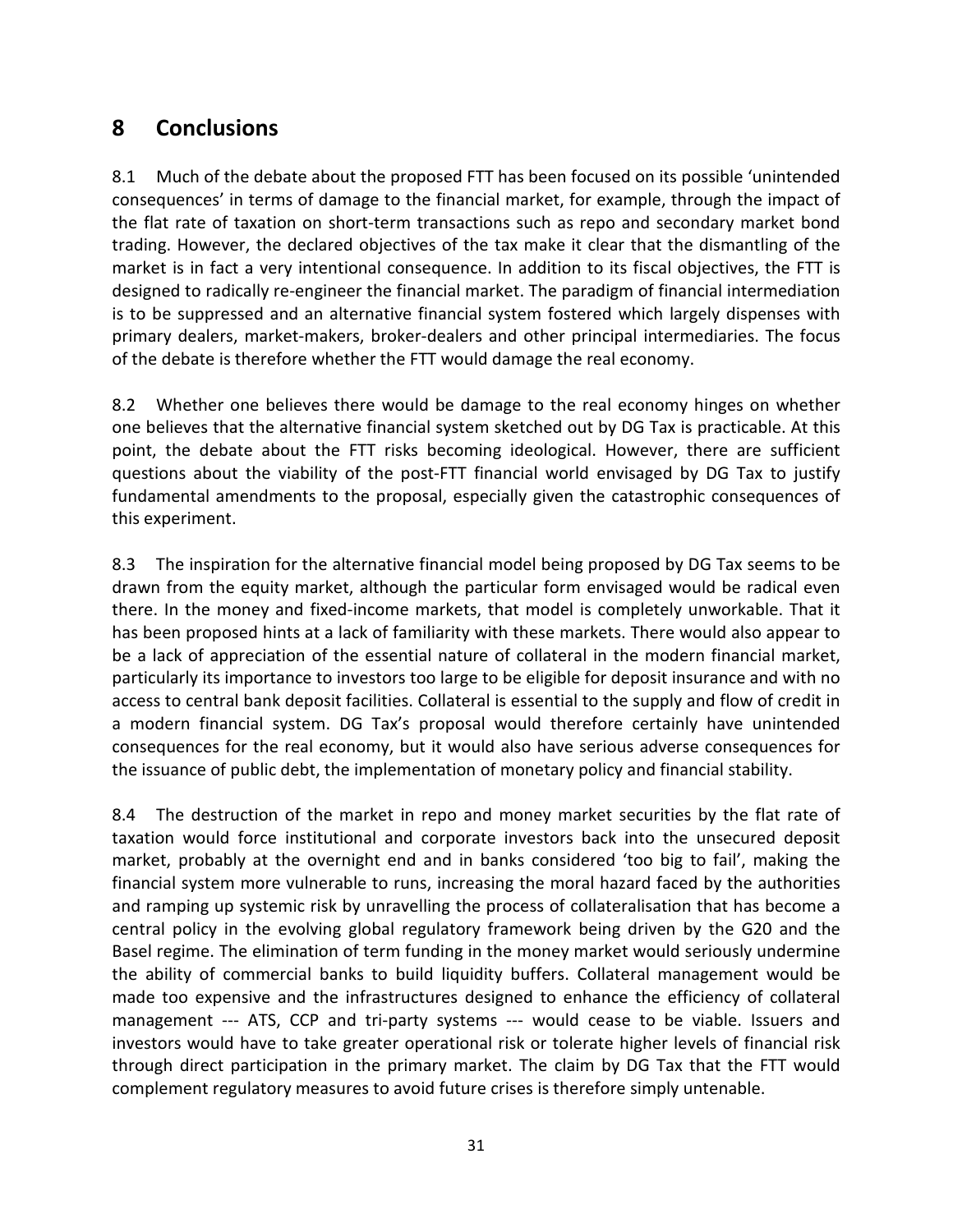8.5 With the loss of repo and other money market instruments, there is the real risk of capital flight from the EU11 by institutional and corporate investors, using the untaxed escape route to banks outside the EU11 provided by deposits. This would cause liquidity problems inside the EU11 and drive fault lines across the monetary landscape of the eurozone between the EU11 and the rest of the zone, with operational implications for the implementation of monetary policy. It would also undermine the integrity of the Single European Market. Cross-border financial market fragmentation has recently been highlighted by ECB President Draghi as impeding the transmission of ECB monetary policy into lending rates to the real economy and sustaining higher cost of funding faced by small-medium enterprises in particular.

8.6 Given that the repo market provides the framework of collateralised transactions through which monetary policy is transmitted, the loss of that market would seriously hinder the implementation of monetary policy and raises the question of how the ECB would address the credit risk in lending to banks against collateral that would be illiquid because of the lack of a secondary market.

8.7 Without a repo market, or indeed a market in short-term securities, EU11 banks would find it difficult to borrow from institutional and corporate investors. This loss of wholesale funding would severely reduce their capacity to lend to the real economy and is likely to trigger a disorderly acceleration of the deleveraging which the banking sector is already undergoing. Bank lending would also be hindered by the constraints on efficient liquidity management imposed by the enforced regression of the interbank market back to unsecured deposits. DG Tax's suggestions that central banks substitute for the money market and secured loans be substituted for repos are not realistic.

8.8 The loss of the ability to fund through the issuance of money market instruments such as commercial paper and the reduction in bank lending would make working capital for corporates much more expensive and difficult to access. The shortage of working capital could deliver an immediate shock to economic activity. Over the longer-term, the FTT would seriously hinder capital-raising by firms in the real economy, by making the issuance of bonds a more cumbersome and riskier process (there are also questions about the impact of the FTT on the rate of return demanded by investors). As a result, the EU11 economies would suffer an increasing loss of competitiveness. But the biggest losers would be the largest issuers of fixedincome securities, which are governments, who would face insuperable obstacles to selling the massive volumes of public debt that they have to issue. At a time of fiscal weakness, such disruption could destabilise sovereign borrowing programmes.

8.9 The impact of the FTT on the EU11 would spill over into the rest of the EU through the taxation of EU11 investors buying non-EU11 securities and non-EU11 parties trading or investing in the EU11 or on EU11 markets. This is likely to generate political and legal frictions, which would be exacerbated by aggressive resort cross border to anti-avoidance measures. For example, each party to a transaction (including non-EU11 parties) would be held jointly and severally responsible for the failure of one of the parties to make timely payment of the FTT. Although this type of provision is included in equivalent national taxes, notably UK Stamp Duty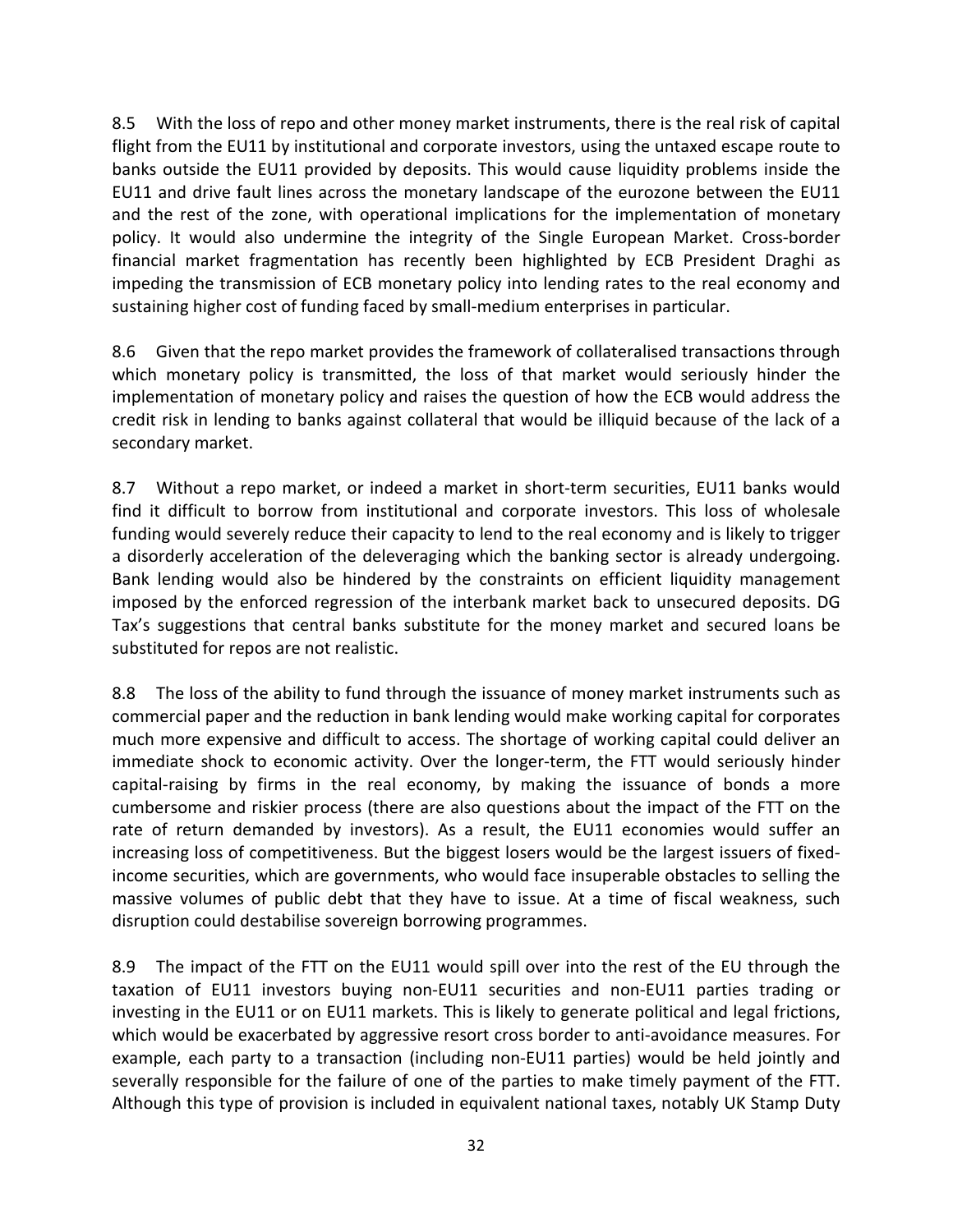Reserve Tax, it is more likely that the same provision of the EU11 FTT would have to be invoked cross-border. SDRT is collected automatically by the UK CSD. That would not be possible for FTT within the three months proposed by DG tax. It took a couple of years for SDRT collection to be plumbed into the UK CSD and SDRT is a much simpler tax. In addition, there are practical and legal issues in trying to collect through CCP and (I)CSD outside the EU11. Although this type of provision has been included in equivalent national taxes, such as UK Stamp Duty Reserve Tax, it is more likely that the EU11 FTT's joint-and-several liability provision would be invoked crossborder, since it would be far easier to pursue an EU11 person for collection than someone elsewhere in the world (particularly outside the EU).

8.10 Little consideration appears to have been given to the dynamics of implementing the seismic change in market structure that would be unleashed by the FTT. Indeed, it appears to be assumed that the transitional costs and disruption would be minimal. But with so little time to prepare and so many uncertainties as to the shape of the financial system that would actually emerge, the risk is enormous.

8.11 Finally, comment has to be made about the highly speculative and ad hoc economic philosophy on which the FTT's non-fiscal objectives appear to be based. Highly generalised and unsubstantiated assumptions are made about the social value of financial markets. Some propositions are puzzling, for example, that the reduction in liquidity caused by the withdrawal of traders would improve volatility. Concepts such as 'redistributive internalisation' and 'virtual liquidity' have no little or no foundation in academic research, regulatory analysis or market experience. DG Tax clearly has particular targets in its sights (eg HFT), but there is a broader underlying agenda. This is apparent in the hostility towards 'modern' investment banking that has engendered nostalgia for a 'golden age' of 'traditional' investment banking, which is seen as having 'tried to facilitate the raising of capital, restructuring of companies or mergers and acquisitions'. This is ironic, given the massive rents that characterised the protected financial franchises that existed before the liberalisation and deregulation of the 1980s and 1990s. In the opinion of many, that process may have run too far but turning the clock back to a world that never existed is not the answer. Policy initiatives on this scale require deeper research and a lot more debate over a much longer period of time.